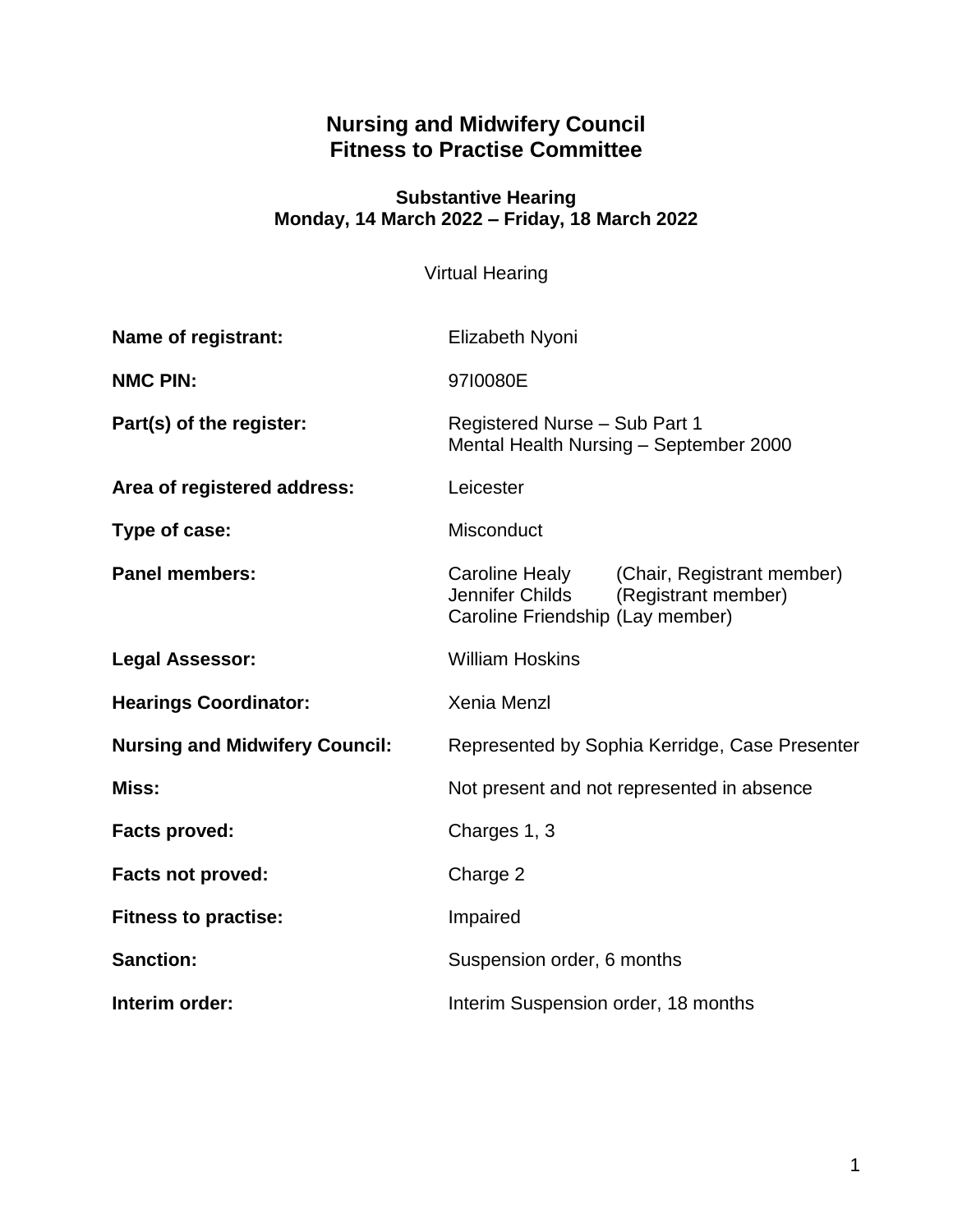## **Decision and reasons on service of Notice of Hearing**

The panel was informed at the start of this hearing that Miss Nyoni was not in attendance and that the Notice of Hearing letter had been sent to Miss Nyoni's registered email address on 25 January 2022.

Ms Kerridge, on behalf of the Nursing and Midwifery Council (NMC), submitted that it had complied with the requirements of Rules 11 and 34 of the 'Nursing and Midwifery Council (Fitness to Practise) Rules 2004', as amended (the Rules).

The panel accepted the advice of the legal assessor.

The panel took into account the Notice of Hearing which provided details of the allegation, the time, dates and the fact that this hearing is being held virtually. Additionally, the notice contained a link to access the virtual hearing, information about Miss Nyoni's right to attend, be represented and call evidence, as well as the panel's power to proceed in her absence.

In the light of all of the information available, the panel was satisfied that Miss Nyoni has been served with the Notice of Hearing in accordance with the requirements of Rules 11 and 34.

The panel noted that the Rules do not require delivery and that it is the responsibility of any registrant to maintain an effective and up-to-date registered address and email address.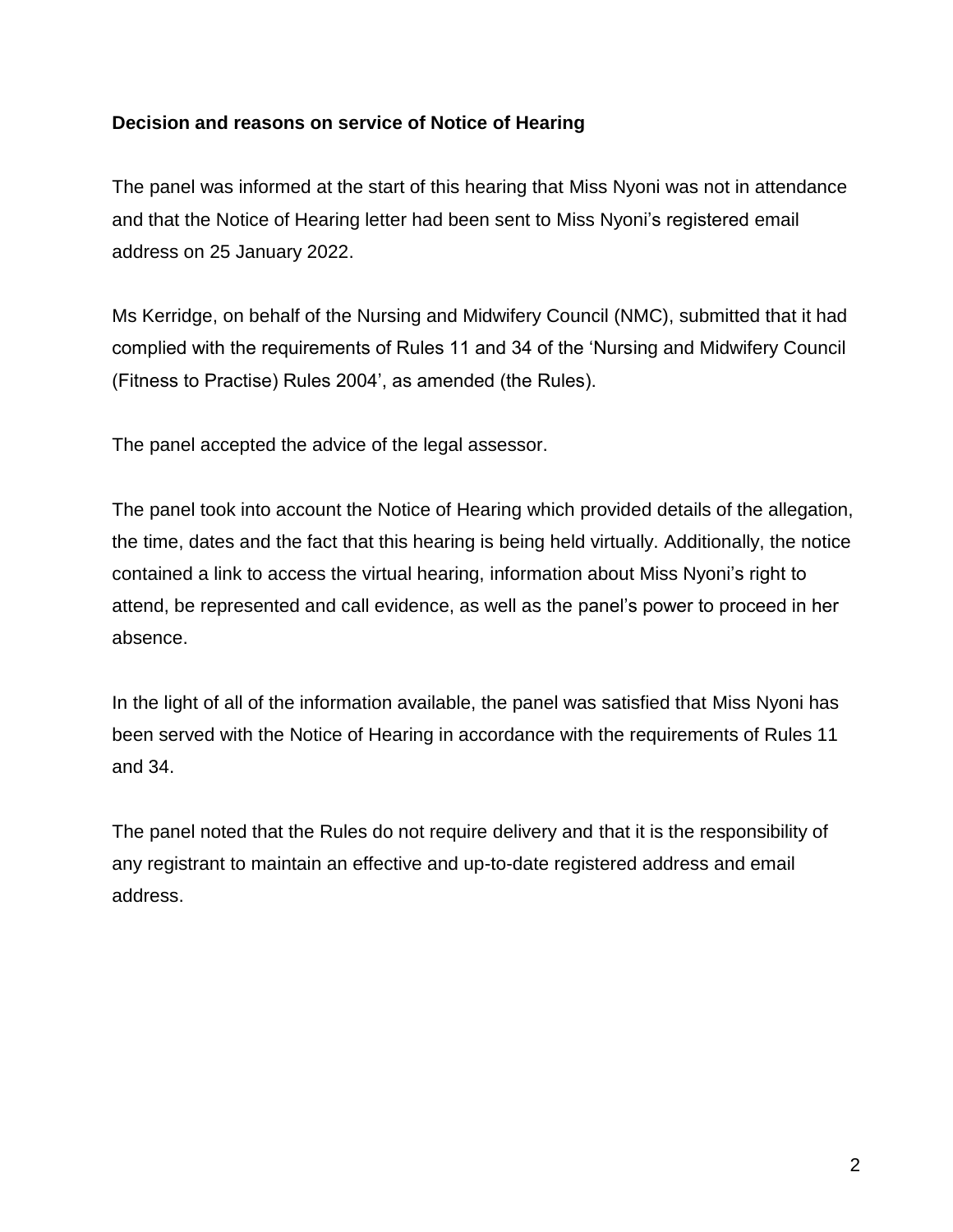#### **Decision and reasons on proceeding in the absence of Miss Nyoni**

The panel next considered whether it should proceed in the absence of Miss Nyoni. It had regard to Rule 21 and heard the submissions of Ms Kerridge who invited the panel to continue in the absence of Miss Nyoni. She submitted that Miss Nyoni has not responded to the NMC's attempts to contact her nor has she engaged in a meaningful way. She submitted that one of the telephone numbers on file for Miss Nyoni seems to be correct as the NMC had been able to make contact on 2 March 2022. Ms Kerridge submitted that this suggests that previous voice messages had been received. However, following the successful call there was no further contact made with Miss Nyoni. She submitted that Miss Nyoni has been given the opportunity to respond and to attend, however, Miss Nyoni chose not to do so, there was no reason to believe that an adjournment would secure her attendance on some future occasion.

Miss Kerridge submitted that it is in the public interest to proceed with the hearing as these are serious charges which allegedly occurred in 2017.

The panel accepted the advice of the legal assessor.

The panel noted that its discretionary power to proceed in the absence of a registrant under the provisions of Rule 21 is not absolute and is one that should be exercised *'with the utmost care and caution'* as referred to in the case of *R* v *Jones (Anthony William)* (No.2) [2002] UKHL 5.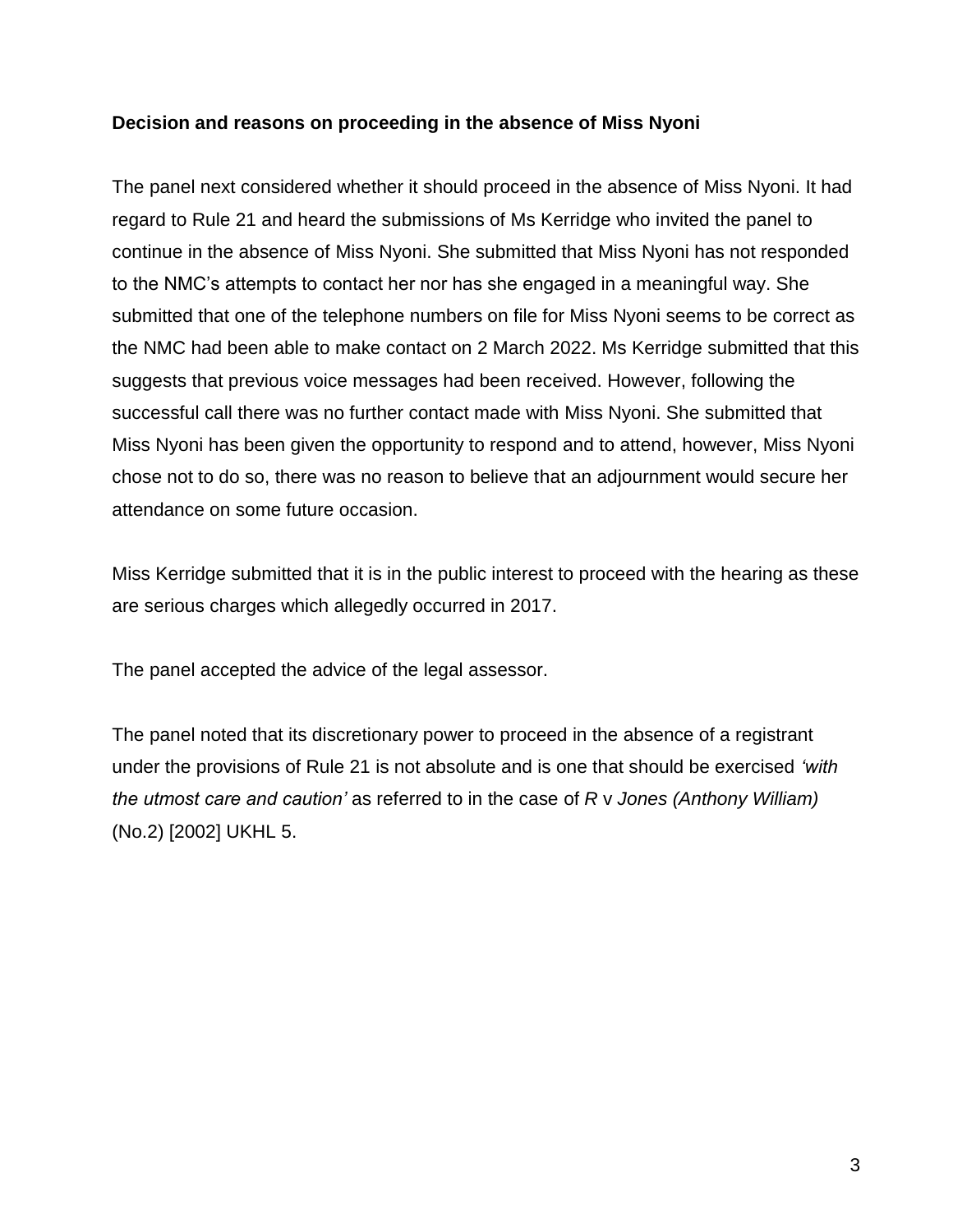The panel has decided to proceed in the absence of Miss Nyoni. In reaching this decision, the panel has considered the submissions of Ms Kerridge and the advice of the legal assessor. It has had particular regard to the factors set out in the decision of *R v Jones*  and *General Medical Council v Adeogba* [2016] EWCA Civ 162 and had regard to the overall interests of justice and fairness to all parties. It noted that:

- No application for an adjournment has been made by Miss Nyoni;
- Miss Nyoni has not engaged with the NMC and has not responded to any of the letters sent to her about this hearing;
- There is no reason to suppose that adjourning would secure her attendance at some future date;
- A number of witnesses are due to attend today to give live evidence;
- Not proceeding may inconvenience the witnesses, their employer(s) and, for those involved in clinical practice, the clients who need their professional services;
- The charges relate to events that occurred in 2017;
- Further delay may have an adverse effect on the ability of witnesses to accurately recall events; and
- There is a strong public interest in the expeditious disposal of the case.

There is some disadvantage to Miss Nyoni in proceeding in her absence. Although the evidence upon which the NMC relies will have been sent to her at her registered address, she has made no response to the allegations. The panel does, however, have the written account which she gave during the investigation of the incident and her responses at the investigation meeting that was held on 1 October 2017 . She will not be able to challenge the evidence relied upon by the NMC in person and will not be able to give evidence on her own behalf. However, in the panel's judgement, this can be mitigated. The panel can make allowance for the fact that the NMC's evidence will not be tested by crossexamination and, of its own volition, can explore any inconsistencies in the evidence which it identifies. Furthermore, the limited disadvantage is the consequence of Miss Nyoni's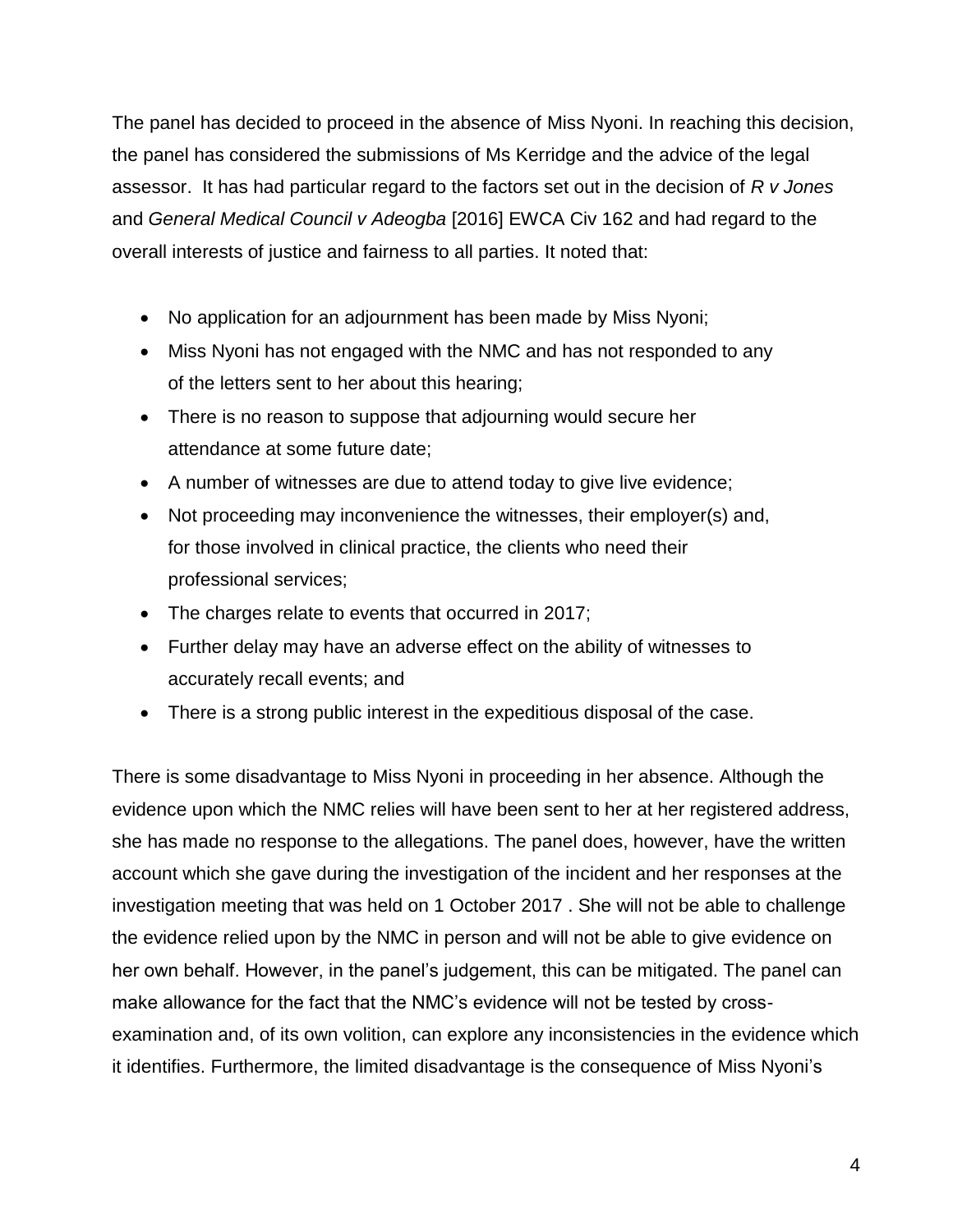decisions to absent herself from the hearing, waive her rights to attend, and/or be represented, and not to provide evidence or make submissions on her own behalf.

In these circumstances, the panel has decided that it is fair, appropriate and proportionate to proceed in the absence of Miss Nyoni. The panel will draw no adverse inference from Miss Nyoni's absence in its findings of fact.

# **Decision and reasons on application to amend the charge**

The panel heard an application made by Ms Kerridge, on behalf of the NMC, to amend the wording of charge 1.

The proposed amendment was to change 'four' residents to 'three'. It was submitted by Ms Kerridge that the proposed amendment would provide clarity and more accurately reflect the evidence. She submitted that the amendment does not affect the nature of the charge, however, it is important that the charge reflects the incident accurately so that the public can be protected accordingly.

Original Charge:

1. Did not follow a management direction to move four residents from the Tudor Unit to Windsor Unit.

Amended Charge:

1. Did not follow a management direction to move three residents from the Tudor Unit to Windsor Unit.

The panel accepted the advice of the legal assessor and had regard to Rule 28 of the Rules.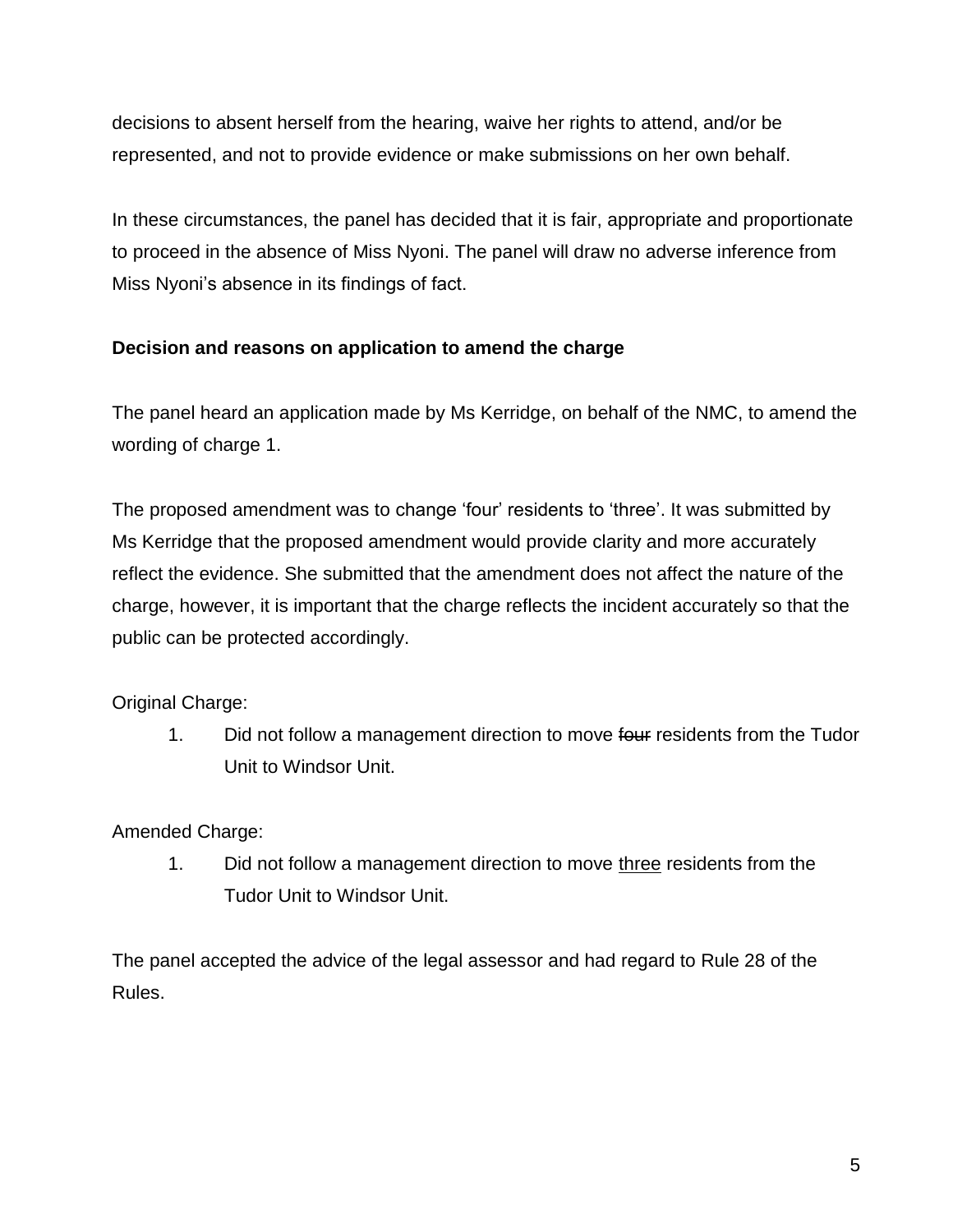The panel was of the view that such an amendment, as applied for, was in the interest of justice. The panel was satisfied that there would be no prejudice to Miss Nyoni and no injustice would be caused to either party by the proposed amendment being allowed. It was therefore appropriate to allow the amendment, as applied for, to ensure the charge accurately reflects the evidence.

# **Details of charge (as amended)**

That you, a registered nurse, on 30 September 2017,

- 1. Did not follow a management direction to move three residents from the Tudor Unit to Windsor Unit. **[proved]**
- 2. Left resident A unattended on Tudor Unit save for when hourly checks were conducted. **[ not proved]**
- 3. Contributed to resident A suffering serious injury by leaving the Tudor Unit unattended on one or more occasions. **[proved]**

AND in light of the above, your fitness to practise is impaired by reason of your misconduct.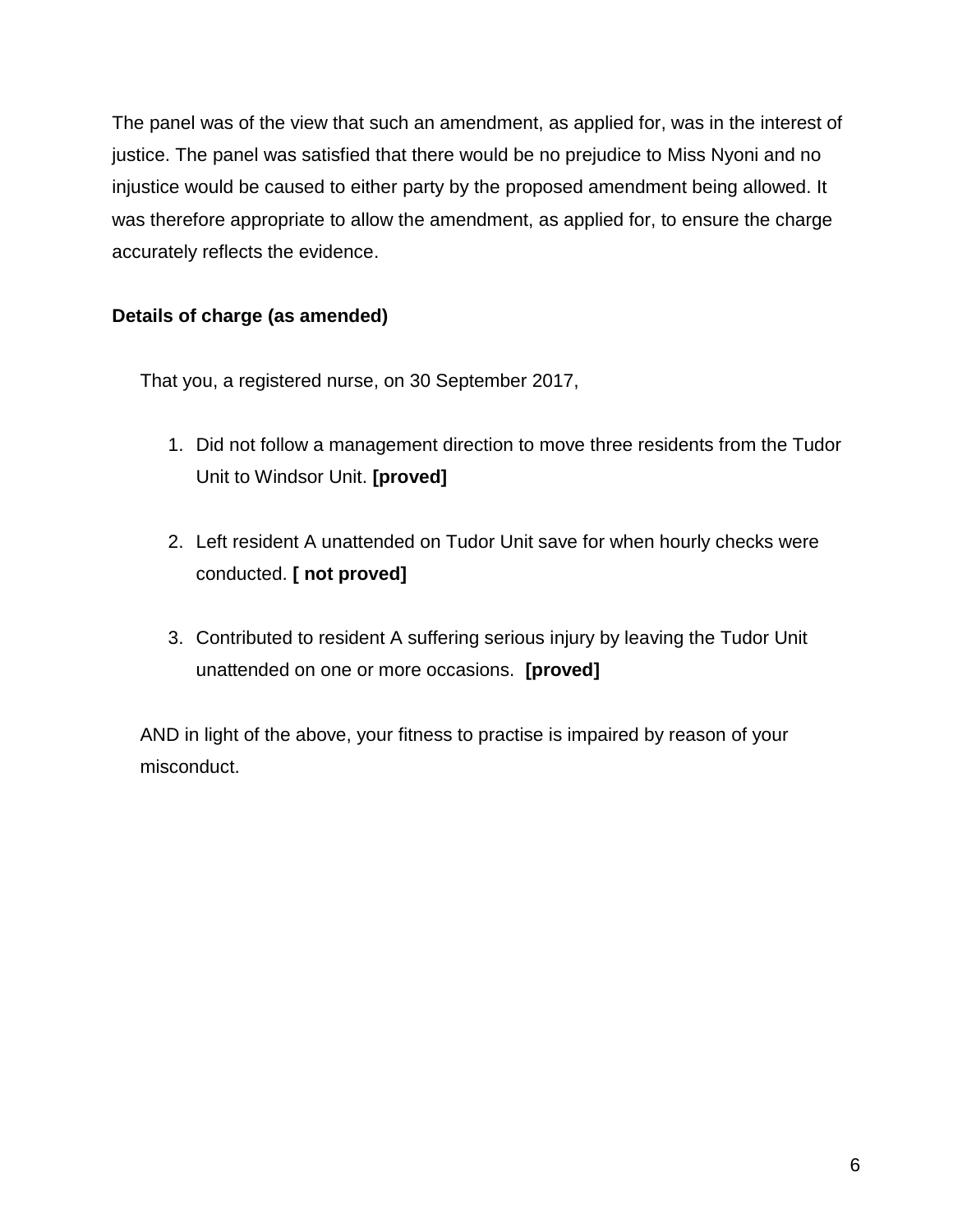# **Background**

The charges arose whilst Miss Nyoni was employed as a registered nurse by Manor Care Home in Leicester (the Home). Miss Nyoni was employed as a bank nurse at the Home for several years before she was employed as a permanent staff nurse on 25 July 2017.

The Home consisted of three units:

- Tudor Unit contained 23 beds over two floors;
- Windsor Unit contained 26 beds over two floors; and
- Sovereign Unit 18 beds over a single floor, this unit was particularly for residents with advanced dementia and higher dependencies.

As a Staff Nurse, Miss Nyoni was responsible for the delivery of day-to-day care to residents at the Care Home, reviewing care plans and conducting risk assessments, managing and overseeing care staff, administering medication and monitoring the safety and wellbeing of the residents.

Resident A was an 84-year old woman at the Home with a number of complex health issues including transient ischaemic attack, bilateral total hip replacements, depression, atrial fibrillation, Alzheimer's, osteoporosis, kidney disease, left ventricular failure, double vision caused by thyroid disease, coeliac disease, arthritis and vertigo. Resident A was understood to have a tendency to wander within the ward and a recorded history of falling resulting in significant injuries such as a vertebrae fracture and humeral fracture. Resident A was assessed as being at high risk of falls.

On 30 September 2017 Miss Nyoni was working the night shift from 7.30pm to 8am the next morning. She was working alongside two Healthcare Assistants, Ms 2 and Ms 3.

On that evening, a night carer called in sick. The Acting Care Home Manager, Mr 1, tried to secure an agency replacement but none was available. Mr 1 spoke with Miss Nyoni on the telephone and told her to move the four residents from the Tudor Unit to the Windsor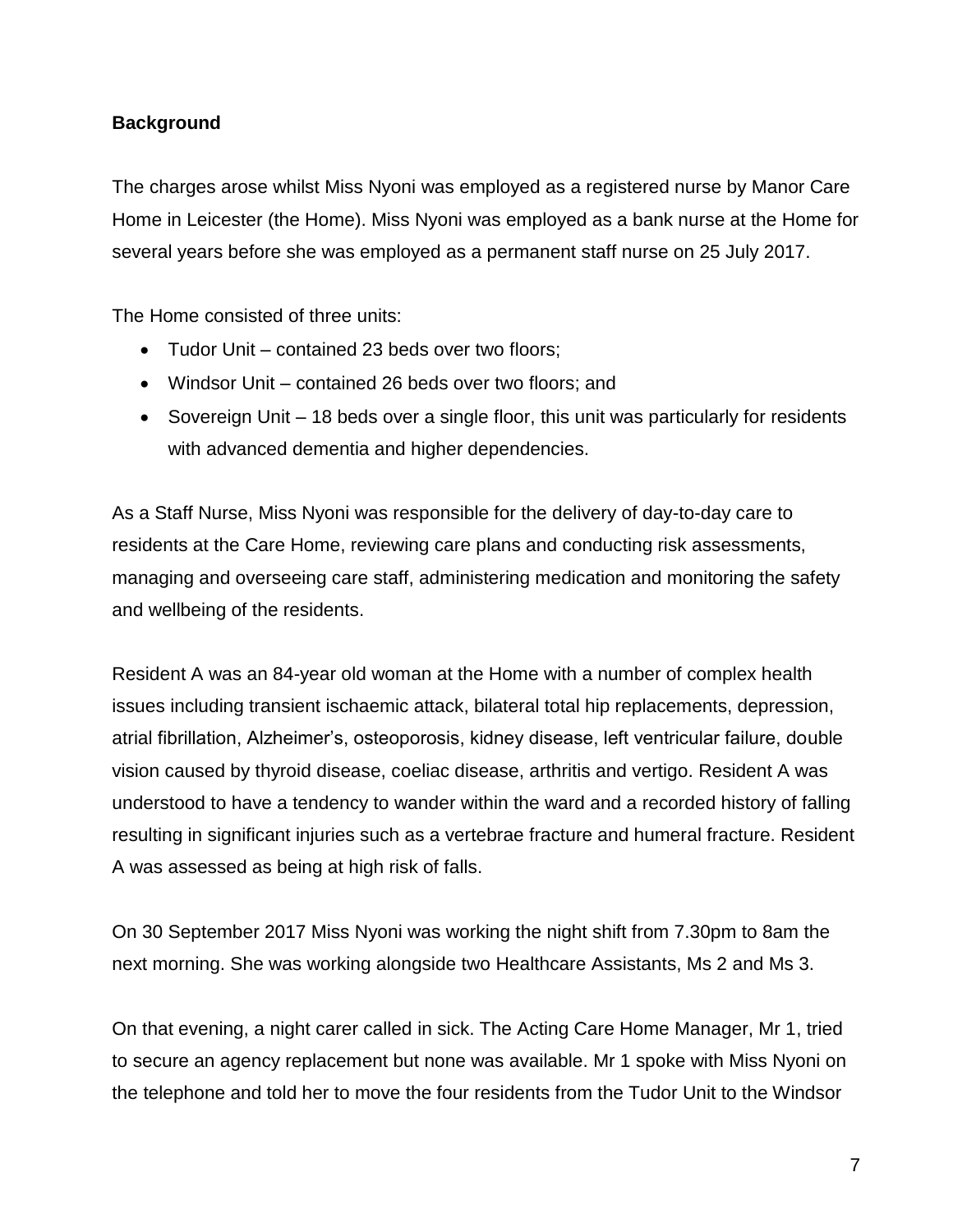Unit overnight to ensure adequate supervision despite the reduced number of care staff. Mr 1 phoned back a little later to amend his instruction and said that one of the residents could remain on Tudor Unit overnight if that was his preference.

It is alleged that despite there being enough beds in the Windsor Unit, Miss Nyoni moved the residents, including Resident A, back to the Tudor Unit (the residents had spent the day in the lounge of Windsor Unit), without informing Mr 1 of her decision.

Resident A was checked by Ms 3 hourly between 23:00 and 05:00. It is alleged that Miss Nyoni during this time remained predominantly at the Windsor Unit, which meant there was no care or nursing staff at the Tudor Unit to ensure the safety of the residents outside these checks. This was done in the knowledge that Resident A had a habit of "wandering" and was also at high risk of falls.

Resident A was found shortly before 06:10 by another resident, having suffered a fall in the hallway of the Tudor Unit. When Miss Nyoni became aware that Resident A had suffered the fall, an ambulance and Mr 1 were contacted. At that stage it appeared that Resident A had sustained a laceration above her left eye, was bleeding and could not be moved due to being in significant pain.

Resident A was taken to hospital where she was diagnosed with a pelvic fracture, spinal fracture, fractured left wrist, a hairline fracture on her head and a subsequent bleed in the brain.

Miss Nyoni was dismissed from the Care Home on 01 October 2017 during the investigatory meeting.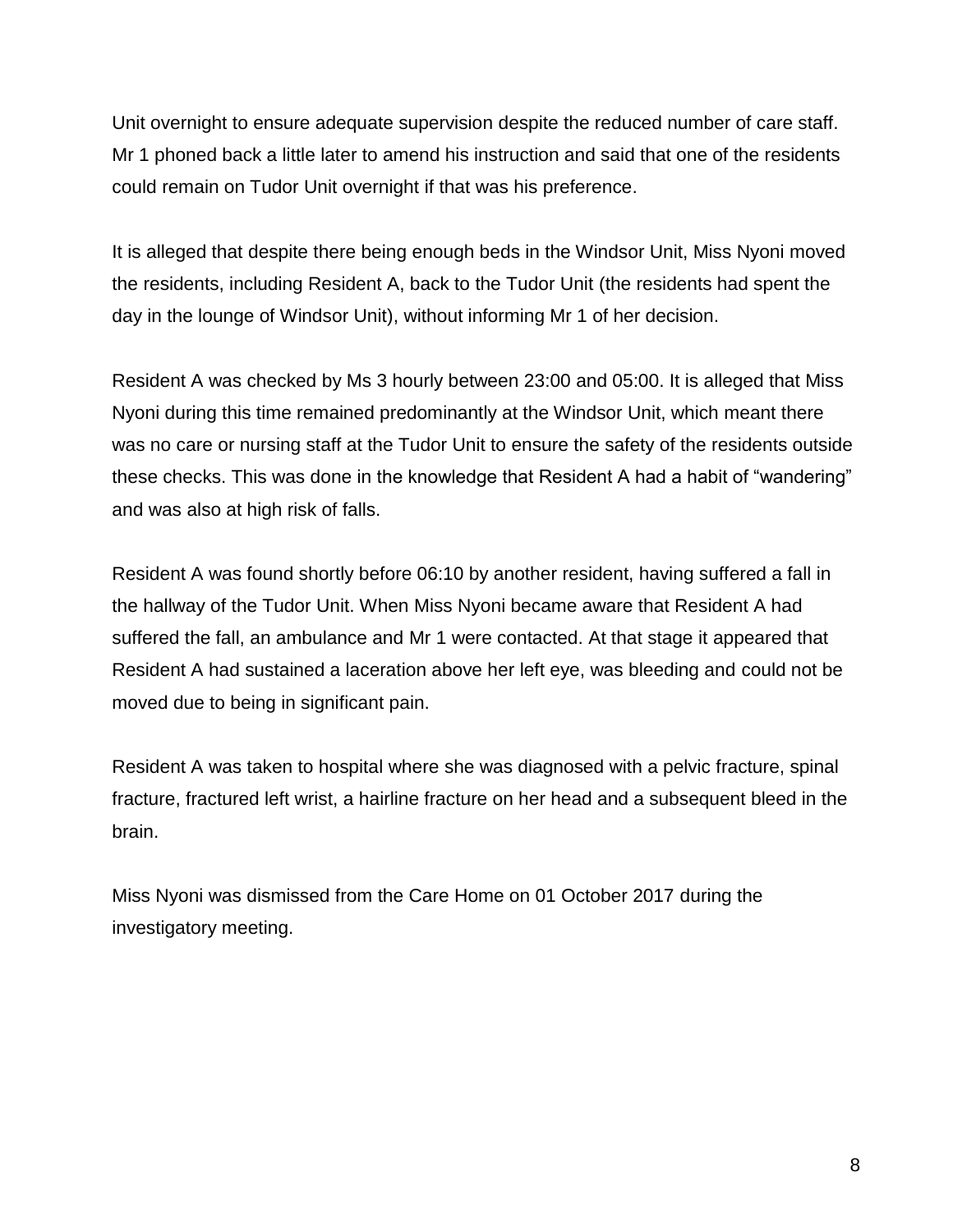#### **Decision and reasons on facts**

In reaching its decisions on the alleged facts, the panel took into account all the oral and documentary evidence in this case together with the submissions made by Ms Kerridge on behalf of the NMC.

The panel has drawn no adverse inference from the non-attendance of Miss Nyoni.

The panel was aware that the burden of proof rests on the NMC, and that the standard of proof is the civil standard, namely the balance of probabilities. This means that a fact will be proved if a panel is satisfied that it is more likely than not that the incident occurred as alleged.

The panel heard live evidence from the following witnesses called on behalf of the NMC:

| $\bullet$ | Mr 1: | Acting Care Home Manager at                  |  |
|-----------|-------|----------------------------------------------|--|
|           |       | Manor Care Home;                             |  |
| $\bullet$ | Ms 2: | Health Care Assistant at Manor Care<br>Home. |  |
| $\bullet$ | Ms 3: | <b>Health Care Assistant at Manor Care</b>   |  |
|           |       | Home.                                        |  |

Before making any findings on the facts, the panel heard and accepted the advice of the legal assessor. It considered the witness and documentary evidence provided by the NMC

The panel then considered each of the disputed charges and made the following findings.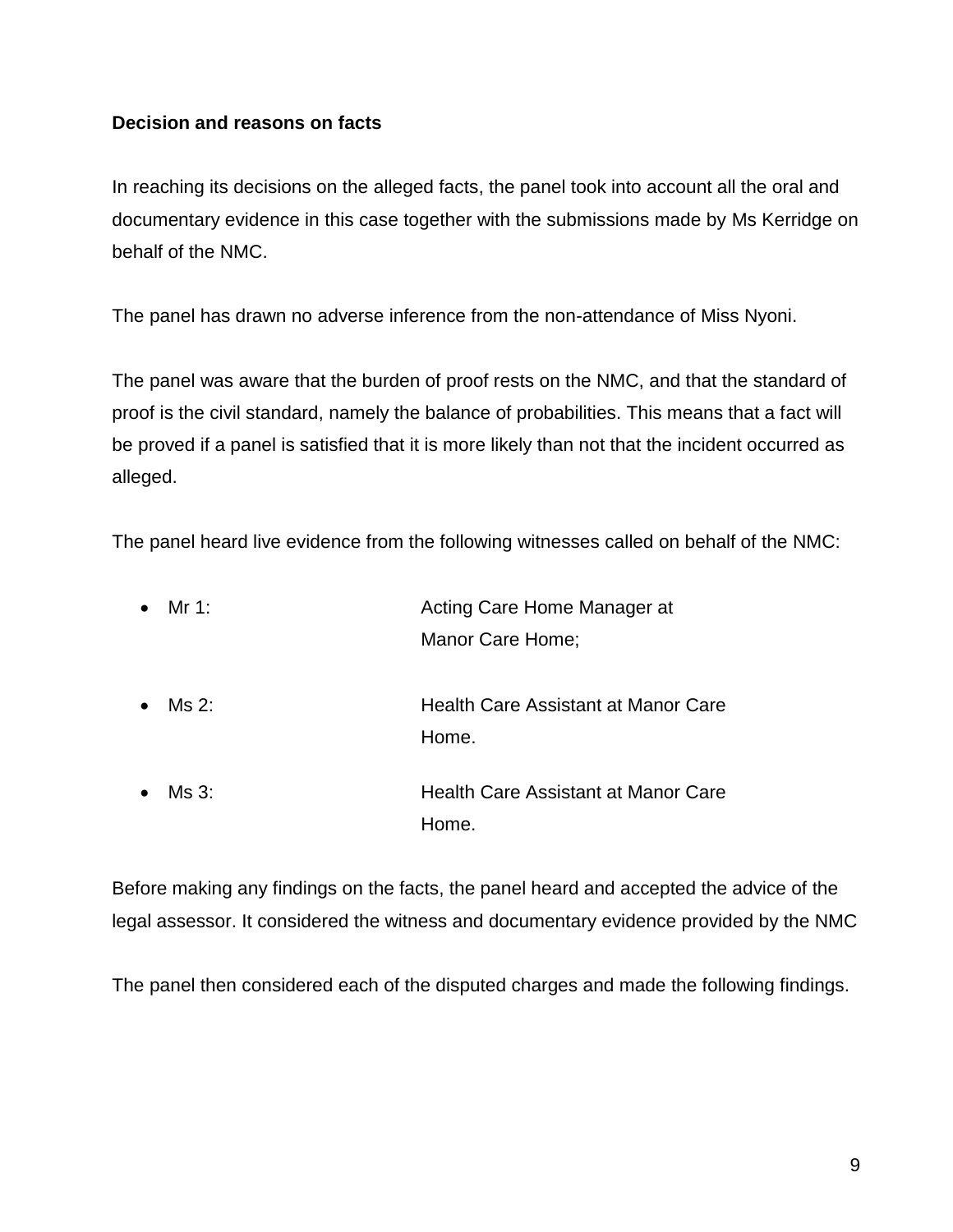# **Charge 1**

1. Did not follow a management direction to move three residents from the Tudor Unit to Windsor Unit.

# **This charge is found proved.**

In reaching this decision, the panel took into account Mr 1's, Ms 2's and Ms 3's oral and written evidence, a handwritten statement by Miss Nyoni, dated 02 October 2017, in addition Miss Nyoni made a second statement which appears to have been made at a police station on 20 October 2017 as well as a police statement made by Ms 3, dated 15 October 2017 and an undated statement made by Ms 3 described as her local statement.

The panel noted that Mr 1 stated in his written statement to the NMC:

'[…] *I then telephoned* [Miss Nyoni] *and told her to move the 4 residents who were in Tudor unit, including Resident A, to the Windsor Unit to sleep there for the night. This is because the Windsor Unit had more beds and the 3 staff members could check on them more safely and easily.* [Miss Nyoni] *said to me that she would do this.*'

Mr 1 confirmed this in his oral evidence to the panel. He explained that the residents had spent the day at Windsor Unit and were familiar with it. He stated that moving the residents would not have caused them any issues during the night. Mr 1 further explained his reasoning as to why he asked Miss Nyoni to move the residents as follows:

- If any residents remained on Tudor Unit, staff on Windsor Unit would not hear any sensor alarms going off if a resident got out of bed;
- There were sufficient and suitable rooms in the Windsor Unit;
- There were carers on each floor of the Windsor Unit to properly monitor patient safety and welfare;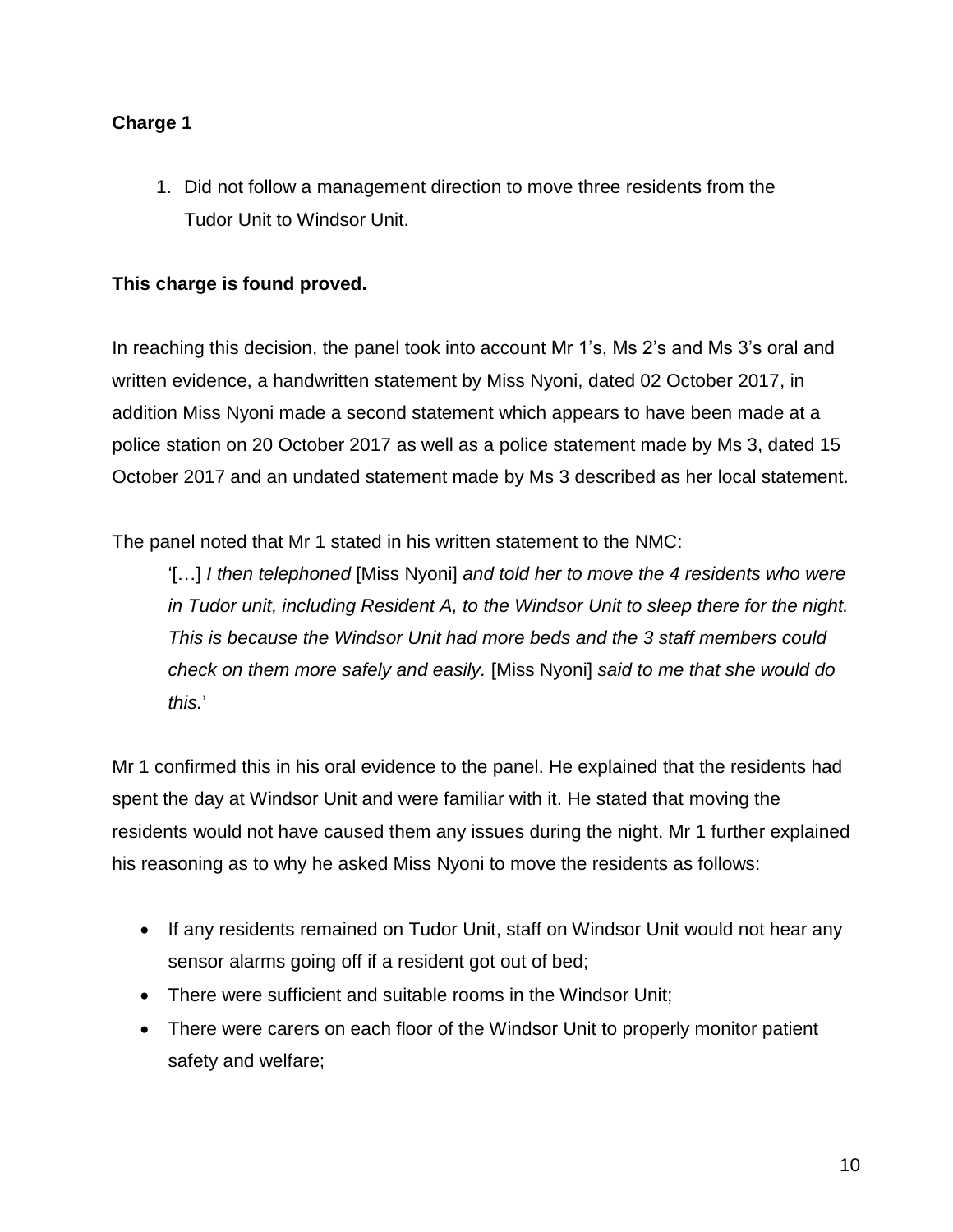- There were no logistical difficulties in moving the Tudor residents to the Windsor Unit overnight;
- Even for the residents that might be on the second floor, which would not have been Patient A, they would not have access to the staircase (unlike at the Tudor Unit) and if the lift was called it would be immediately apparent to staff on both floors of the Windsor Unit; and
- Any increased risk arising from patient distress was mitigated by the fact that the residents of the Tudor Unit were familiar with the Windsor Unit and the additional supervision they would receive at the Windsor Unit.

The panel noted that both Ms 2's and Ms 3's evidence confirmed Mr 1's evidence that Miss Nyoni was told to move the residents to the Windsor Unit. In her local undated statement Ms 3 states:

'[Mr 1] *rang back* […] *he gave an instruction to Elizabeth to keep Tudor unit residents at Windsor for the night for health and safety bases and to keep an eye on them. Elizabeth informed me of this, so I asked for the keys to unlock the available rooms at the Windsor unit.* […]

*Elizabeth said "No, but we can take them back to Tudor to sleep in their beds and keep an eye on the unit, by keep checking every hour or less or I can stay there and do my paperwork."'*

The panel further noted that Ms 3 confirmed her initial statement during her oral evidence to the panel and confirmed that she did not agree with Miss Nyoni's decision. However, she stated that due to Miss Nyoni being superior in position she did not question her decision at that point.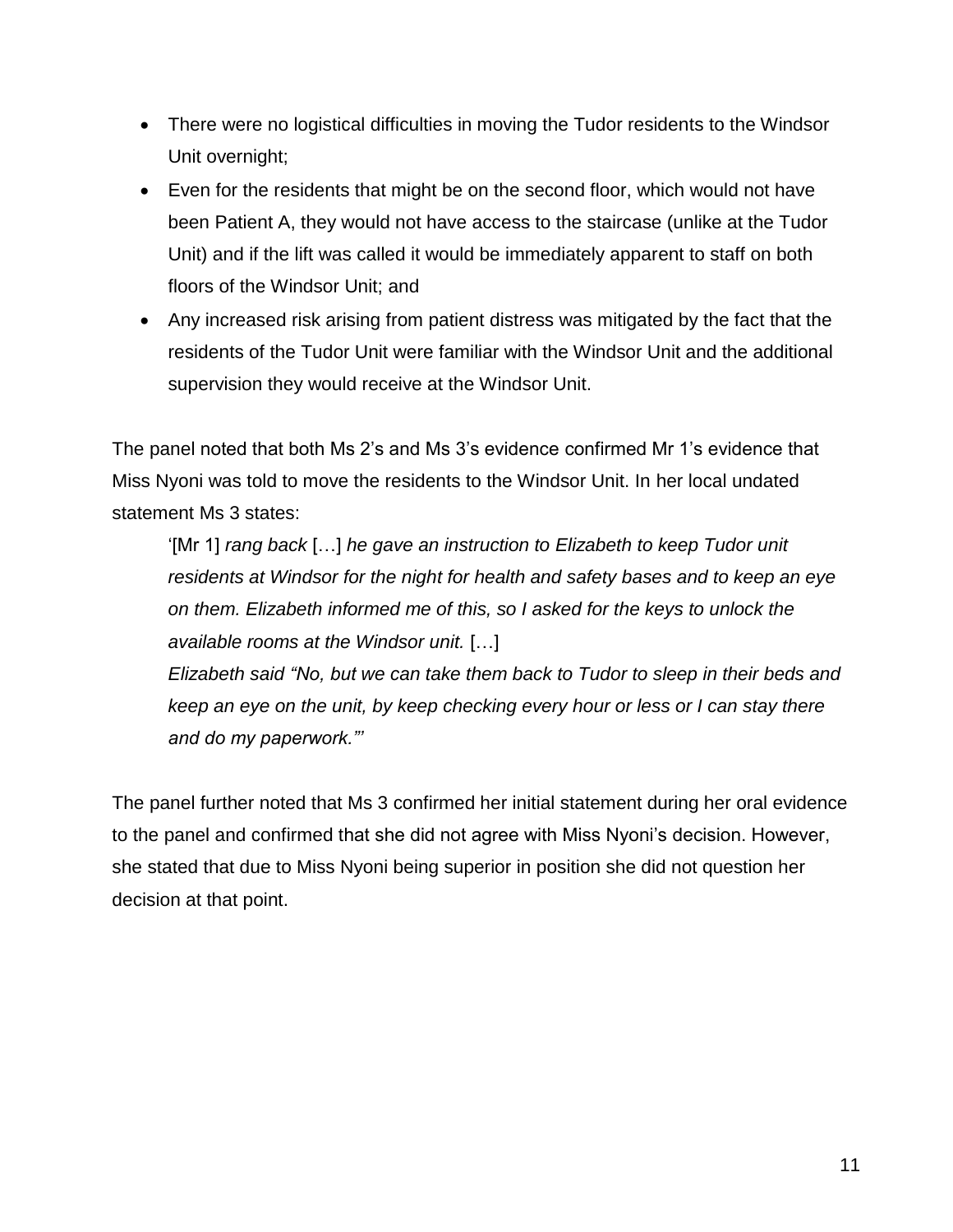In a statement, dated 20 October 2017, made at Keyham Lane Police Station, Miss Nyoni states:

'*On the night in question we were Short staffed and I was asked to move resident from one unit to another.* 

*The move was not feasible and so I decided to leave the residents where they were and monitor hourly.*'

In his oral evidence, Mr 1 explained to the panel that he was available to take phone calls, and that he had left his phone on, throughout the night. It would have been possible for Miss Nyoni to contact him to discuss her decision to leave the residents on Tudor Unit and he would have been receptive to such a discussion.

The panel was of the view that a management direction was given by Mr 1, as has been confirmed by Ms 2 and Ms 3, and acknowledged by Miss Nyoni. The panel noted that Miss Nyoni said '[…] *I used my own discretion* [..]' in her handwritten statement, dated 2 October 2017, and did not move the residents to the Windsor Unit. The panel concluded that Miss Nyoni made a different assessment of the situation, contrary to that of Mr 1. The panel was of the view that having made a different assessment Miss Nyoni should have called Mr 1 to discuss a different solution or inform him of her decision, however, she did not do so. The panel concluded that Miss Nyoni therefore did not comply with the management direction given to her.

The panel was therefore satisfied, on the balance of probabilities, that it is more likely than not that Miss Nyoni did not follow a management direction to move three residents from the Tudor Unit to Windsor Unit.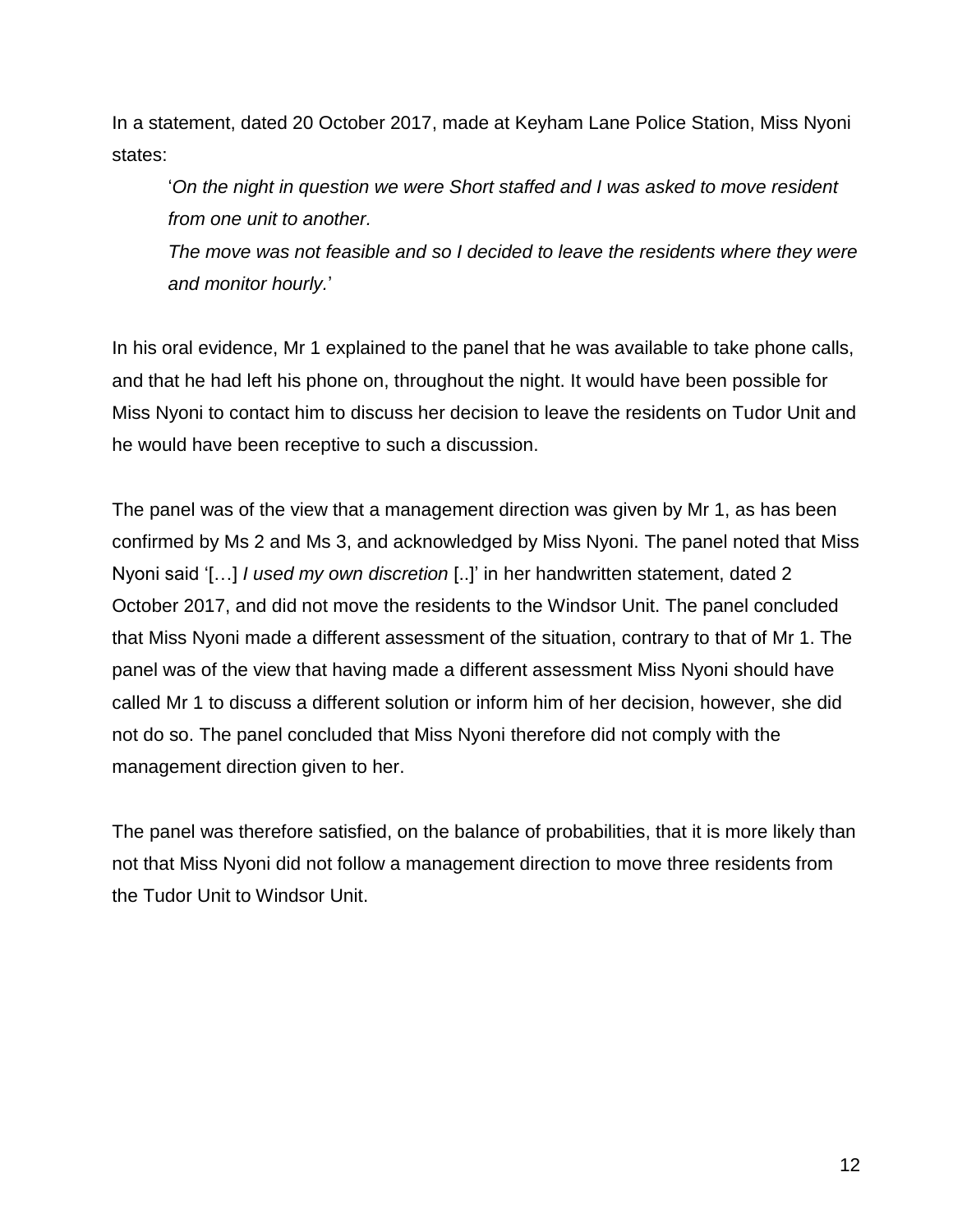# **Charge 2**

2. Left resident A unattended on Tudor Unit save for when hourly checks were conducted.

# **This charge is found NOT proved.**

In reaching this decision, the panel took into account Mr 1's, Ms 2's and Ms 3's oral and written evidence, a handwritten statement by Miss Nyoni, dated 02 October 2017, in addition Miss Nyoni made a second statement which appears to have been made at a police station on 20 October 2017 as well as a police statement made by Ms 3, dated 15 October 2017 and an undated statement made by Ms 3 described as her local statement.

The panel noted that the observations/safety check chart and progress notes confirmed that hourly checks were conducted by Ms 3 and Miss Nyoni. It noted that Ms 3 confirmed in her oral evidence that there was no Healthcare assistant based on the Tudor Unit for the night.

In the notes of an investigatory meeting conducted by Mr 1 with Miss Nyoni, dated 1 October 2017, it is stated:

'[Miss Nyoni] *advised herself and the carers were to go every hour and as we were going along.* [Miss Nyoni] *stated she took that decision without realising.* 

[Mr 1] *advised that* [Miss Nyoni] *is aware we have 2 floors in Windsor?* [Miss Nyoni] a*greed she was aware.* [Mr 1] *then showed an observation sheet where the observations recorded were sometime over an hour.* [Miss Nyoni] *said she had also gone to check in between.* [Mr 1] *asked* [Miss Nyoni] *where her evidence was that she had checked the resident regularly in the unit?* [Miss Nyoni] *was unable to answer this.*'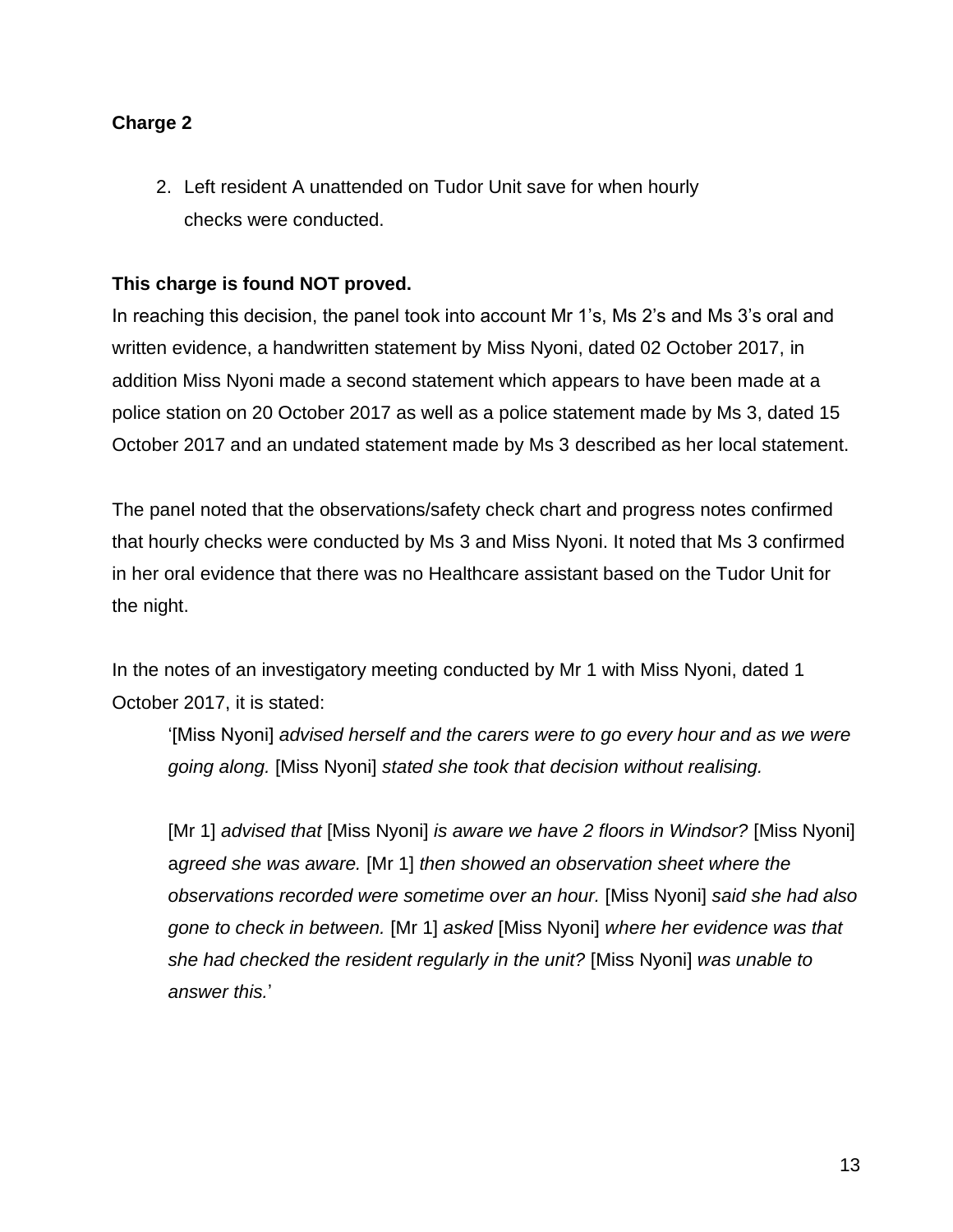Ms 3 confirmed in her oral evidence that someone would have gone to check on the residents in the Tudor Unit at least hourly. She stated that if nothing changed between the hourly checks, the observations/safety check chart and progress notes may have not been updated. The panel had no reason to doubt Ms 3's statement.

The panel also noted that in her local statement Ms 3 mentioned that Miss Nyoni stated to her:

'[…] *keep checking every hour, or less or I can stay there and do my paperwork.*

Ms 3 further states:

'*at 23:00 Resident A was assisted to bed in Tudor unit to spend the night as she fell*  asleep on the chair in Windsor, I went to get my personal stuff from Tudor's kitchen when I went there the nurse was still in Windsor unit but when I left Tudor I found *the nurse sitting in the lounge* [of Tudor Unit] *sitting on the sofa.*'

The panel was of the view, that there is evidence from Ms 3 demonstrating that Miss Nyoni did attend Tudor Unit in addition to the hourly checks.

The panel noted Miss Nyoni's signature on the observation sheet, in addition to that of Ms 3, on three separate occasions during the night. On each occasion resident A was 'asleep' and the panel heard that as resident A was mobile, she did not require 2 people to provide care to her during the hourly checks. These entries suggest that, in accordance with the evidence of Ms 3, nothing had changed in residents A's needs since the hourly observation and therefore an additional entry in the notes, was not made.

The panel was therefore not satisfied, that the NMC provided sufficient evidence to demonstrate, that it is more likely than not that Miss Nyoni left resident A unattended on Tudor Unit save for when hourly checks were conducted.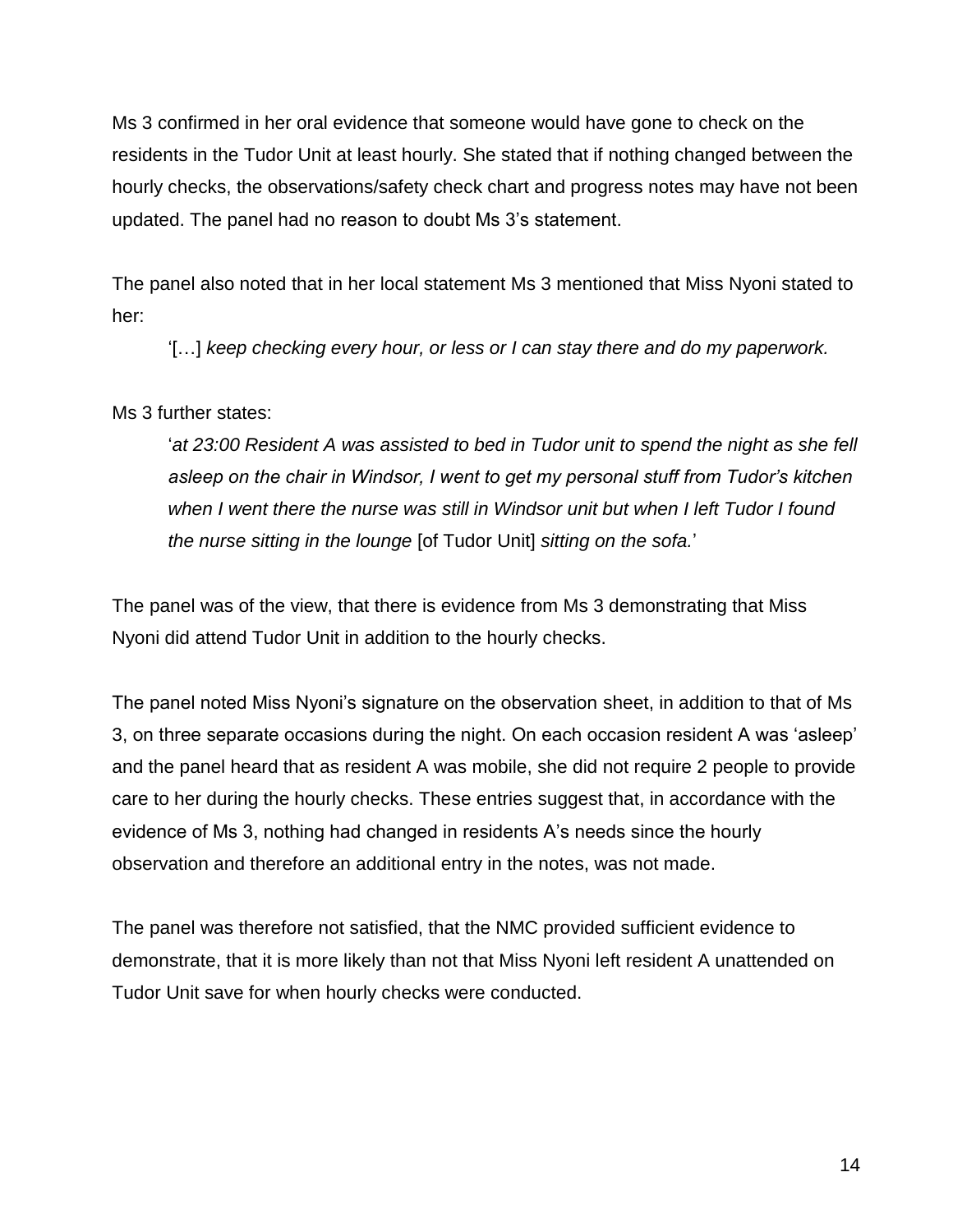# **Charge 3**

3. Contributed to resident A suffering serious injury by leaving the Tudor Unit unattended on one or more occasions.

# **This charge is found proved.**

In reaching this decision, the panel took into account Mr 1's, Ms 2's and Ms 3's oral and written evidence, a handwritten statement by Miss Nyoni, dated 02 October 2017, in addition Miss Nyoni made a second statement which appears to have been made at a police station on 20 October 2017 as well as a police statement made by Ms 3, dated 15 October 2017 and an undated statement made by Ms 3 described as her local statement.

The panel noted that Resident A was found shortly before 06:10 by another resident, having suffered a fall in the hallway of the Tudor Unit. She was found on the floor near the toilet, a significant distance from her room, this was confirmed by Mr 1 and Ms 3. The panel also noted that it is not clear how long after the fall the other resident found her and alerted staff. The panel noted that Resident A suffering a pelvic fracture, spinal fracture, fractured left wrist, a hairline fracture on her head and a subsequent bleed in the brain and was of the view that this constituted a serious injury.

The panel reminded itself of its findings in regard to charge 1 and 2. It concluded that whilst there is some evidence that Miss Nyoni did check on the residents on Windsor Unit in addition to the hourly checks, it is also clear that Tudor Unit did not have a member of staff permanently on the floor during the night. The panel therefore concluded that the Tudor Unit was left unattended on one or more occasions.

The panel noted that Resident A's bed was fitted with a motion sensor, setting off an alarm should Resident A get out of bed during the night. Both Mr 1 and Ms 3 had explained that the alarm would only work within the unit of the room that had triggered it. Accordingly, an alarm triggered in a room on Tudor Unit would not be heard on Windsor Unit. The panel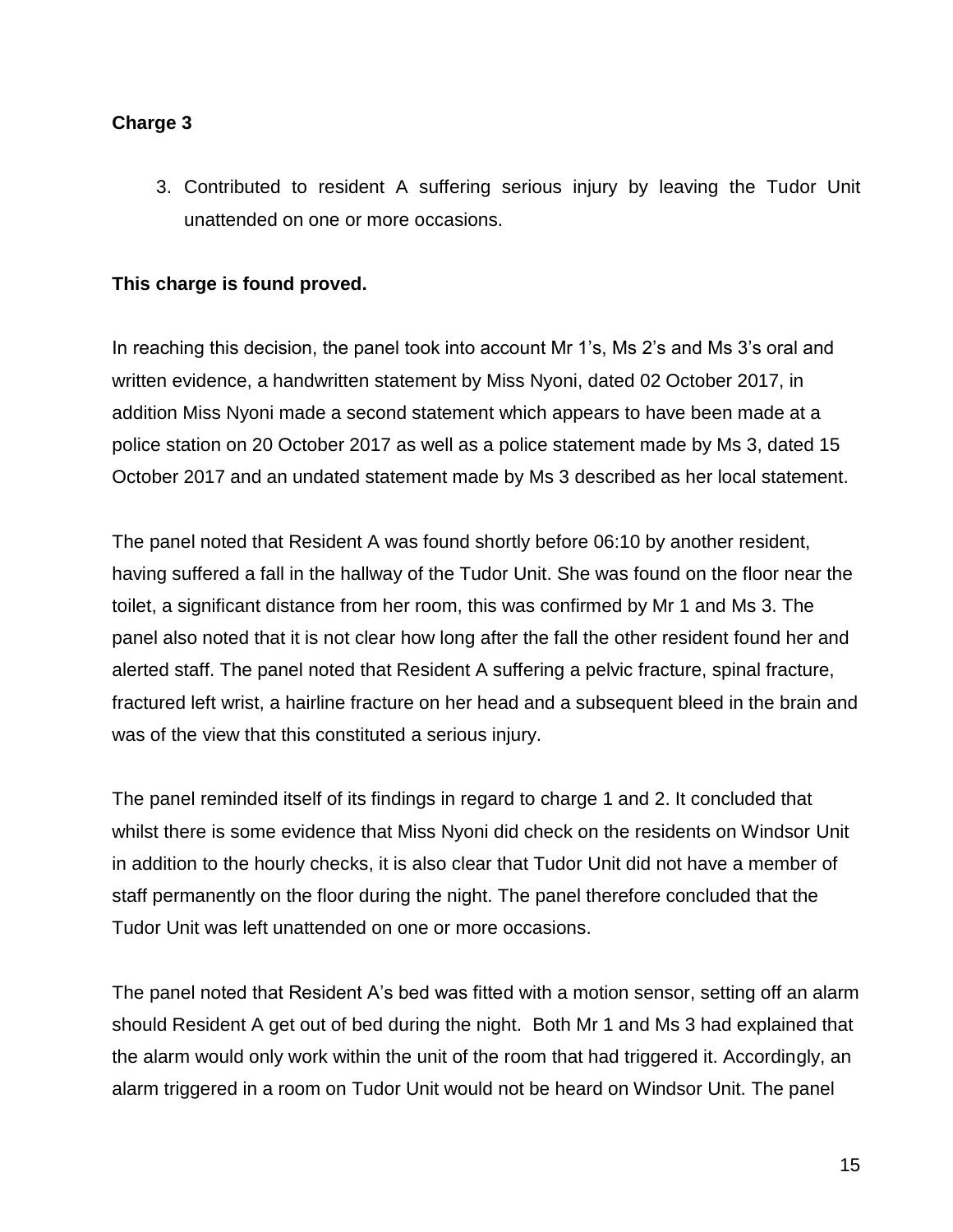was of the view that had someone been on Tudor Unit when Resident A got up they would have heard the alarm and could have possibly intervened and helped Resident A before she sustained a serious injury.

The panel noted that Miss Nyoni was aware of Resident A's health issues and the fact that she had a tendency to wander around during the night. This was confirmed by Mr 1, Ms 2 and Ms 3.

The panel further noted Ms Nyoni's responses at the investigatory meeting, dated 1 October 2017. When asked where she had been between 5am and 6:10am when Resident A was found on the floor Miss Nyoni replied:

'[I] *was preparing to give medication as* [I] *was also watching* [another resident] *as he had slept in the lounge and the carers were doing their rounds and we were short staffed.*'

The panel determined that as Miss Nyoni was the only registered nurse on that shift, she had a duty to ensure the wellbeing and safety of all residents on Windsor and Tudor Unit. It was of the view that by disregarding Mr 1's management direction and by having Tudor Unit left unattended on one or more occasions Miss Nyoni failed in her duty to ensure the wellbeing and safety of the residents on Tudor Unit.

The panel concluded that had Miss Nyoni followed the management direction and had the Tudor Unit not been left unattended on one or more occasions Resident A may not have suffered a serious injury.

The panel was therefore satisfied, on the balance of probabilities, that it is more likely than not that Miss Nyoni contributed to resident A suffering serious injury by leaving the Tudor Unit unattended on one or more occasions.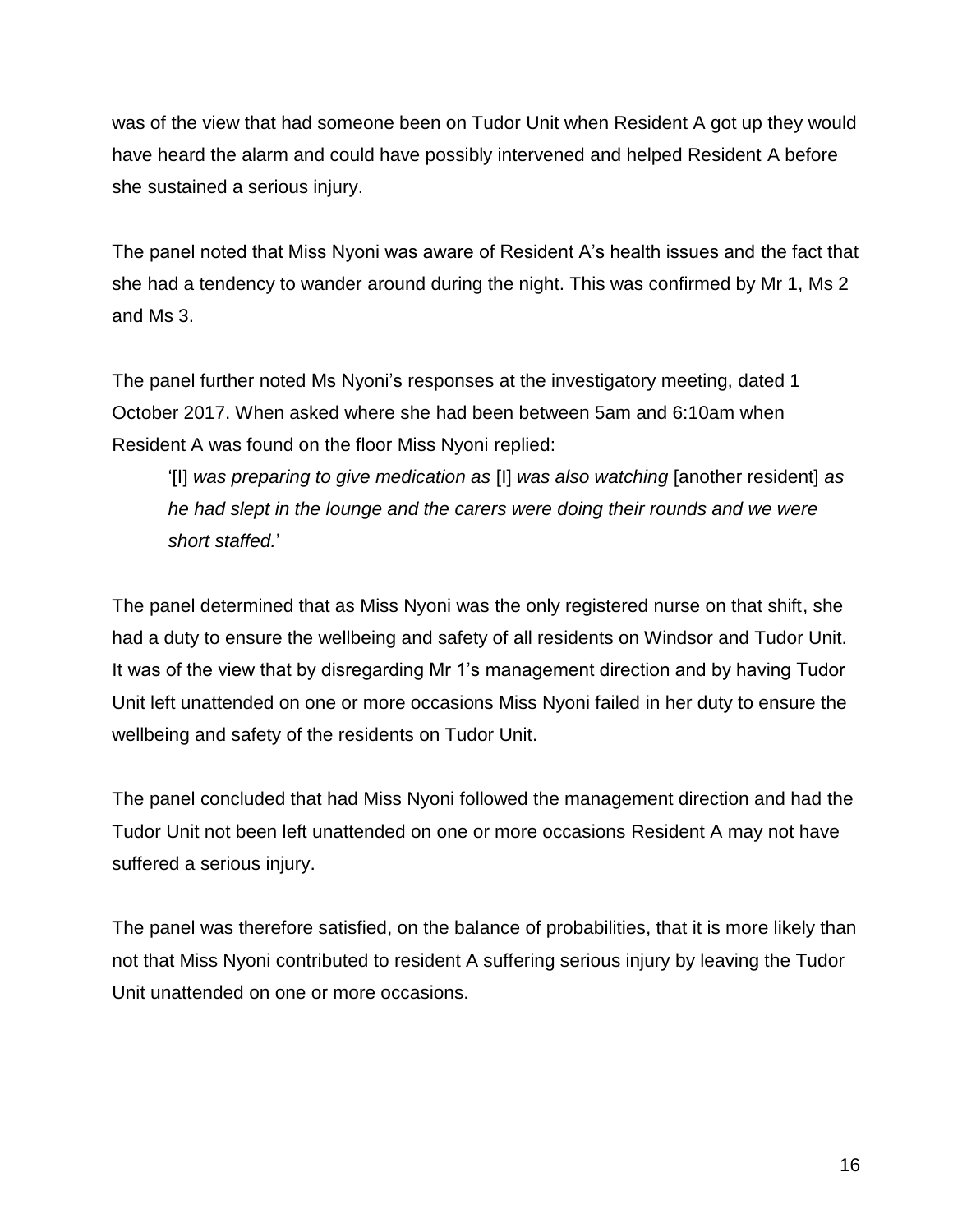#### **Additional statement received from Miss Nyoni on 17 March 2022**

Before the panel handed down on facts it received a further statement from Miss Nyoni which she asked to be put before the panel to consider during this hearing.

In light of receiving this communication from Miss Nyoni, the panel asked Ms Kerridge to ask the NMC to enquire of Miss Nyoni if she would prefer the proceedings to be paused to enable her to participate.

This option was put to Miss Nyoni, however, she confirmed that it was her preference for the hearing to continue, in her absence.

Ms Kerridge submitted that it was fair for the panel to receive and consider this document as Miss Nyoni is not attending and the statement set out her current position on the allegations.

Ms Kerridge submitted that there are some contradictions in the document to previous statements made by Miss Nyoni and the witnesses. These related to Miss Nyoni's seniority and position at the Home at the time of the incident, her responsibility regarding the Tudor Unit, the directions given to Ms 2 and Ms 3 in relation to Tudor Unit, the decision to not move residents and the staffing levels on the night in questions. However, Ms Kerridge submitted that these contradictions had been covered by the questions the witnesses were asked during their live evidence.

The panel heard and accepted the advice of the legal assessor.

The panel acknowledged receipt of the document and determined that it was fair and just to consider this statement as part of the evidence for this case.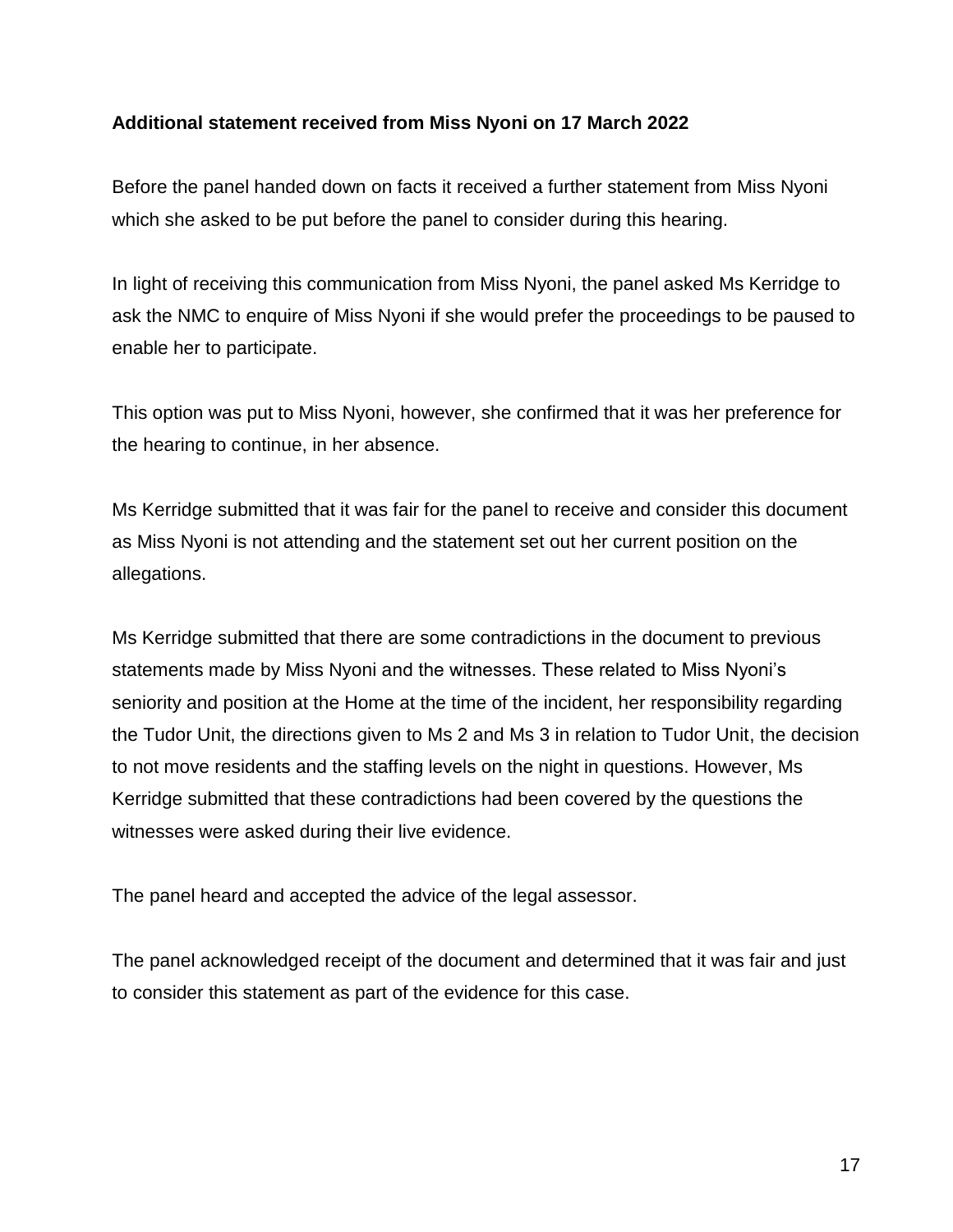However, the panel noted the inconsistencies of the new statement pointed out by Ms Kerridge. The panel attributed these to the fact that the statement was written a considerable period of time, almost five years, after the incident. It noted that it had the notes of the investigatory meeting which were written closer to the time of the incident. The panel therefore decided to put more weight on that evidence, as it was likely to be more accurate.

The panel also noted that, in her new statement, Miss Nyoni did accept that she was the nurse in charge, took the instruction from Mr 1 and did not dispute his instructions. This was consistent with the evidence the panel had already considered.

The panel therefore determined that the new statement produced by Miss Nyoni did not alter its finding of facts.

# **Fitness to practise**

Having reached its determination on the facts of this case, the panel then moved on to consider, whether the facts found proved amount to misconduct and, if so, whether Miss Nyoni's fitness to practise is currently impaired. There is no statutory definition of fitness to practise. However, the NMC has defined fitness to practise as a registrant's suitability to remain on the register unrestricted.

The panel, in reaching its decision, has recognised its statutory duty to protect the public and maintain public confidence in the profession. Further, it bore in mind that there is no burden or standard of proof at this stage and it has therefore exercised its own professional judgement.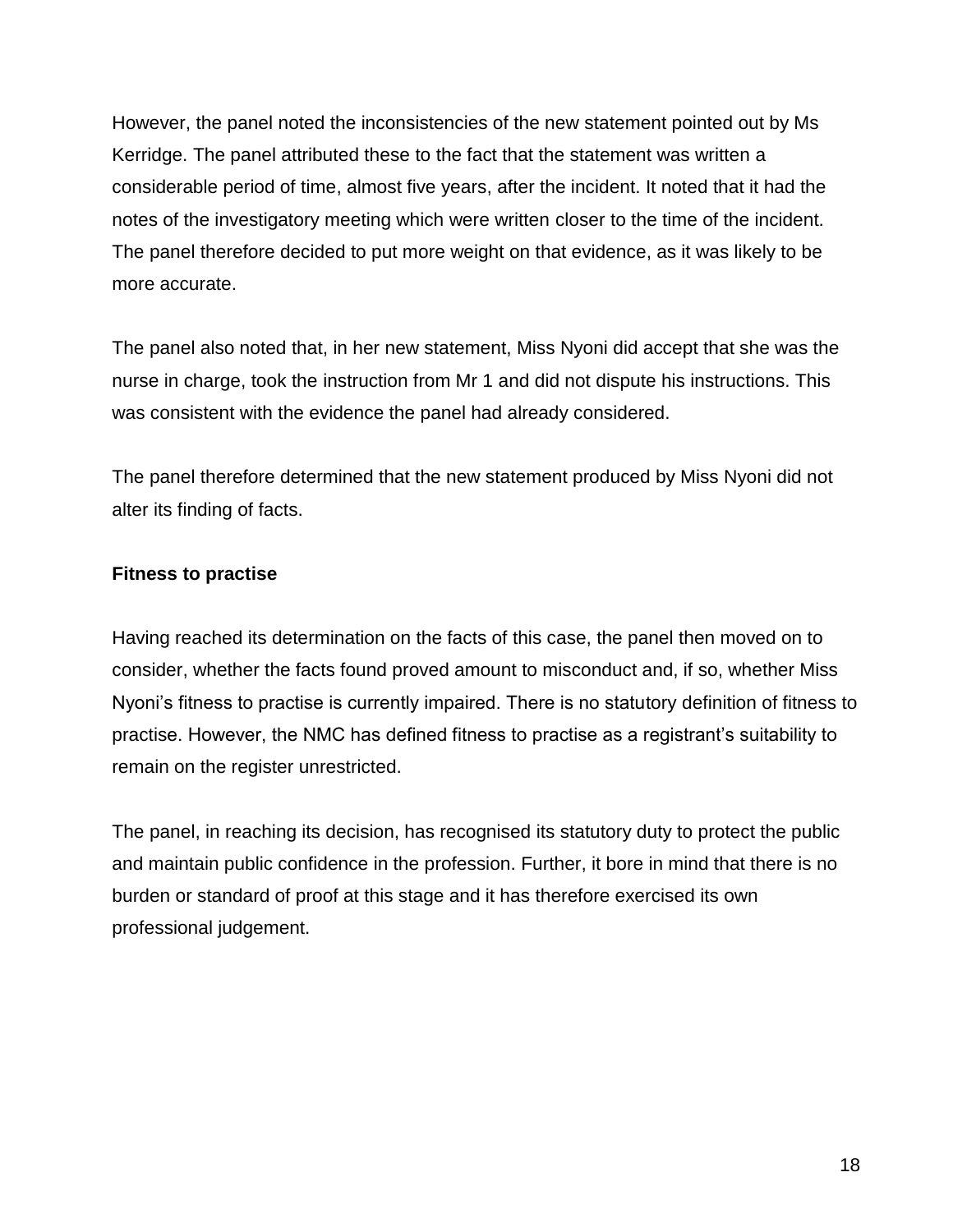The panel adopted a two-stage process in its consideration. First, the panel must determine whether the facts found proved amount to misconduct. Secondly, only if the facts found proved amount to misconduct, the panel must decide whether, in all the circumstances, Miss Nyoni's fitness to practise is currently impaired as a result of that misconduct.

# **Submissions on misconduct**

In coming to its decision, the panel had regard to the case of *Roylance v General Medical Council (No. 2)* [2000] 1 AC 311 which defines misconduct as a *'word of general effect, involving some act or omission which falls short of what would be proper in the circumstances.'*

Ms Kerridge invited the panel to take the view that the facts found proved amount to misconduct. The panel had regard to the terms of 'The Code: Professional standards of practice and behaviour for nurses and midwives (2015)' (the Code) in making its decision.

Ms Kerridge identified the specific, relevant standards where Miss Nyoni's actions amounted to misconduct. She submitted that Miss Nyoni's actions were serious and resulted in actual patient harm. Miss Kerridge submitted that Miss Nyoni was the nurse in charge of the Windsor and Tudor Unit and as such she was responsible for the delivery of day-to-day care to residents, conducting risk assessments, managing and overseeing care staff, administering medication and monitoring the safety and wellbeing of the residents. However, Miss Kerridge submitted that Miss Nyoni chose to take an unreasonable risk with the safety of the residents in her care when she went against the direction of Mr 1, who was the Acting Care Home Manager at the time. She submitted that there was no good reason for Miss Nyoni to move the residents back to Tudor Unit since it put the residents of both units at an increased risk due to staff being spread thinly.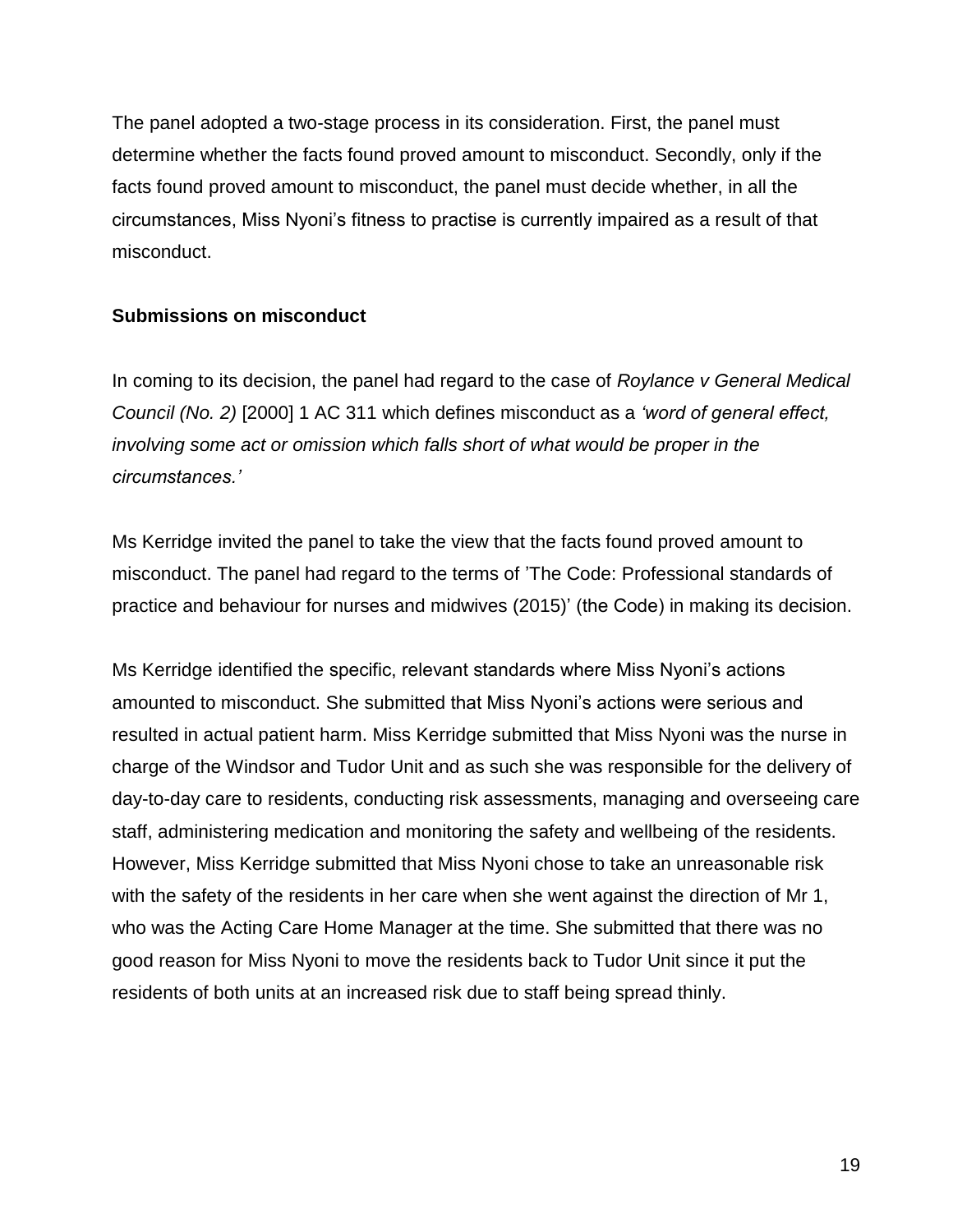Ms Kerridge submitted that leaving the residents at Tudor Unit unattended for periods of time put them at an unnecessary risk of harm. Miss Nyoni was aware that Resident A was at a high risk of falling and injuring herself and that she and had a tendency to get up during the night and walk around. Ms Kerridge submitted that Miss Nyoni did not put an adequate system in place to ensure that a member of staff was always present on Tudor Unit and therefore left the residents unattended at times, including when Resident A fell.

Ms Kerridge submitted that Miss Nyoni's actions and omissions meant that Resident A did not receive safe and effective care from the staff at the Home, which contributed to the fall and related injury. She submitted that this amounts to serious misconduct given the risks to patient safety. She also submitted that not finding misconduct would undermine the public confidence in the profession.

# **Submissions on impairment**

Ms Kerridge moved on to the issue of impairment and addressed the panel on the need to have regard to protecting the public and the wider public interest. This included the need to declare and maintain proper standards and maintain public confidence in the profession and in the NMC as a regulatory body. This included reference to the cases of *Council for Healthcare Regulatory Excellence v (1) Nursing and Midwifery Council (2) and Grant*  [2011] EWHC 927 (Admin).

Ms Kerridge invited the panel to find that Miss Nyoni's current fitness to practice is impaired by virtue of her misconduct on the grounds of public protection and public interest. She submitted that whilst Miss Nyoni accepts that Resident A was left unattended at certain points during the night, she does not recognise that her acts and omissions on that night may have contributed to Resident A's fall. Further, Ms Kerridge submitted that Miss Nyoni has not expressed any concerns regarding Resident A, she has demonstrated a lack of accountability and shown a desire to shift the blame.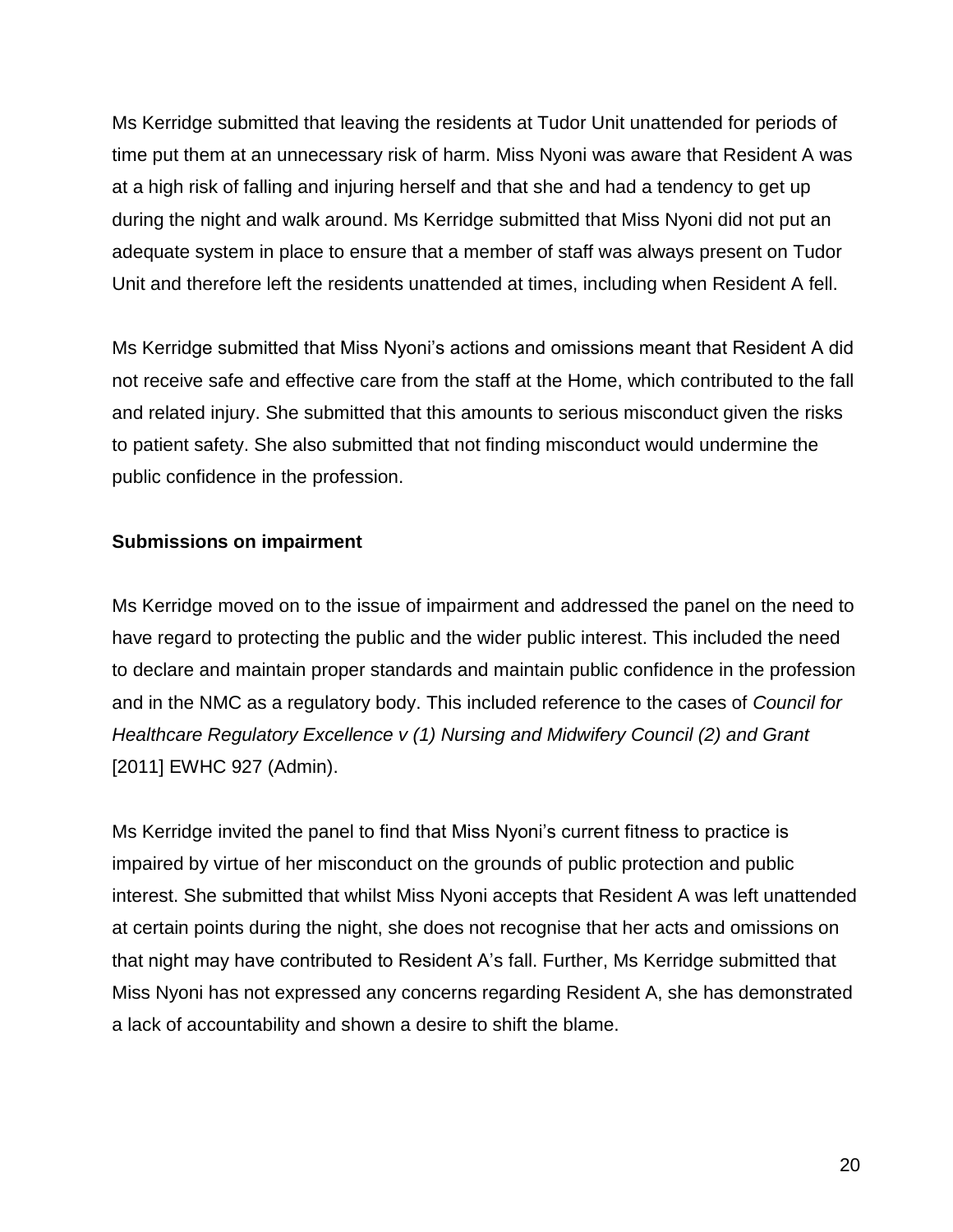Ms Kerridge submitted that in the various statements made by Miss Nyoni she seeks to justify her decision instead of recognising that it put the residents on both units at risk. She acknowledged that in Miss Nyoni's most recent statement she identifies that she accepted more responsibility than she felt capable of managing at the time and that she has learned from this mistake.

Ms Kerridge therefore submitted that Miss Nyoni has shown little to no evidence of insight, remorse or recognition that her decisions and actions may have played a contributory role in the harm that came to Resident A.

Miss Kerridge submitted that there is little information regarding Miss Nyoni's recent and current employment status. She submitted that whilst Miss Nyoni has stated that in the future she would raise concerns with her manager, there is no evidence before the panel to demonstrate that she has taken any steps to address or recognise learning opportunities around issues of delegation, communication, staff management or resident health and safety.

Miss Kerridge submitted that the lack of insight and remorse and the fact that there is no evidence that Miss Nyoni has strengthened her practice led to the conclusion that there is a risk of repetition should Miss Nyoni be allowed to practice unrestricted. She therefore submitted that a finding of impairment is necessary on the ground of public protection.

Further, Miss Kerridge submitted that professional standards and public confidence in the profession would be undermined if a finding of impairment on the grounds of public interest was not made in these particular circumstances given the seriousness of the incident, the injury suffered by a vulnerable resident under Miss Nyoni's care and the lack of associated insight or remorse.

The panel accepted the advice of the legal assessor.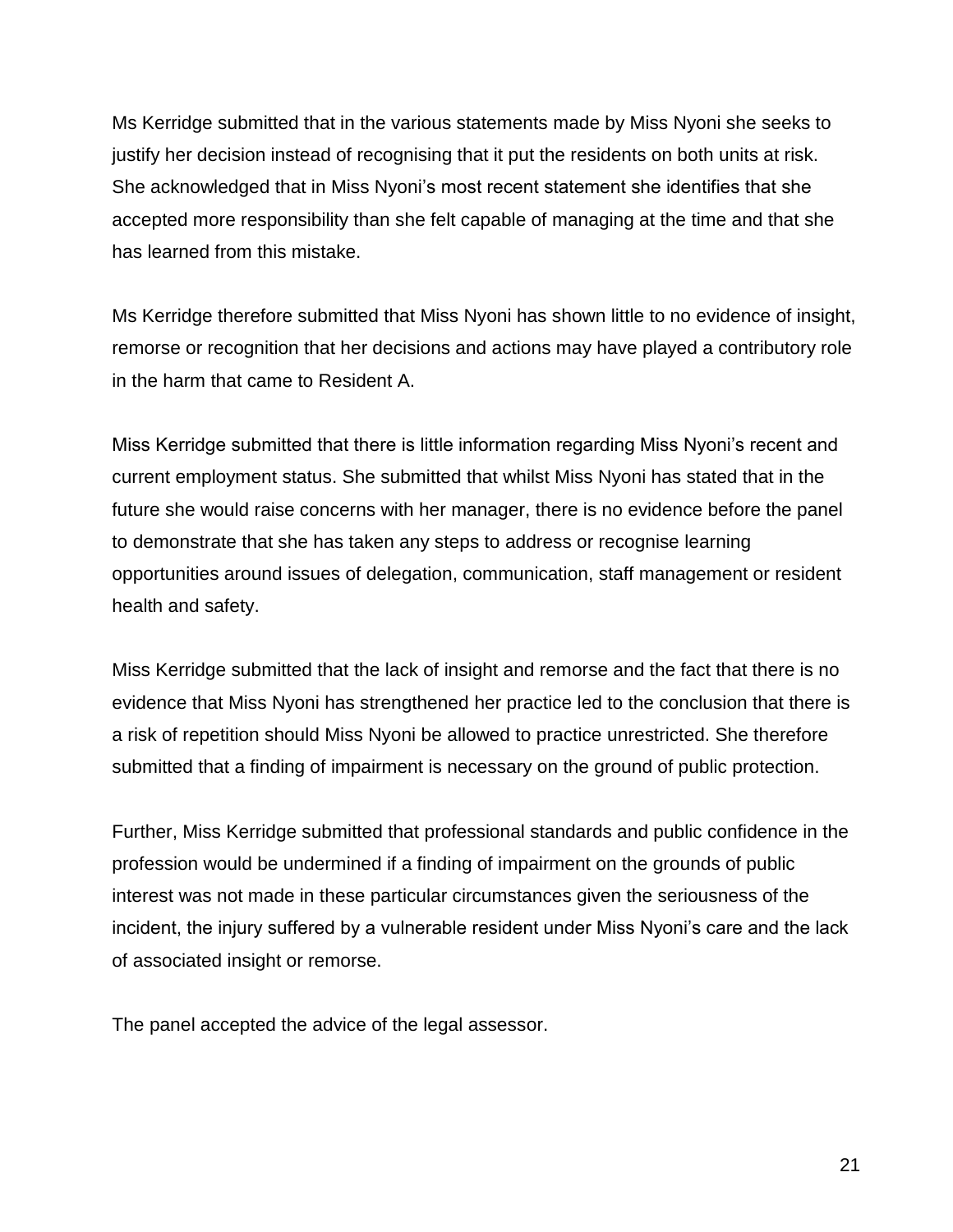#### **Decision and reasons on misconduct**

When determining whether the facts found proved amount to misconduct, the panel had regard to the terms of the Code.

The panel was of the view that Miss Nyoni's actions did fall significantly short of the standards expected of a registered nurse, and that Miss Nyoni's actions amounted to a breach of the Code. Specifically:

#### *1 Treat people as individuals and uphold their dignity*

*To achieve this you must:*

- *1.2 make sure you deliver the fundamentals of care effectively*
- *1.4 make sure that any treatment, assistance or care for which you are responsible is delivered without undue delay*
- *2 Listen to people and respond to their preferences and concerns To achieve this you must: 2.1work in partnership with people to make sure you deliver care effectively*
- *3 Make sure that people's physical, social and psychological needs are assessed and responded to*

*To achieve this you must:*

- *3.1pay special attention to promoting wellbeing, preventing ill health and meeting the changing health and care needs of people during all life stages*
- *4 Act in the best interests of people at all times*

# *8 Work cooperatively*

*To achieve this you must:*

*8.1 respect the skills, expertise and contributions of your colleagues, referring matters to them when appropriate*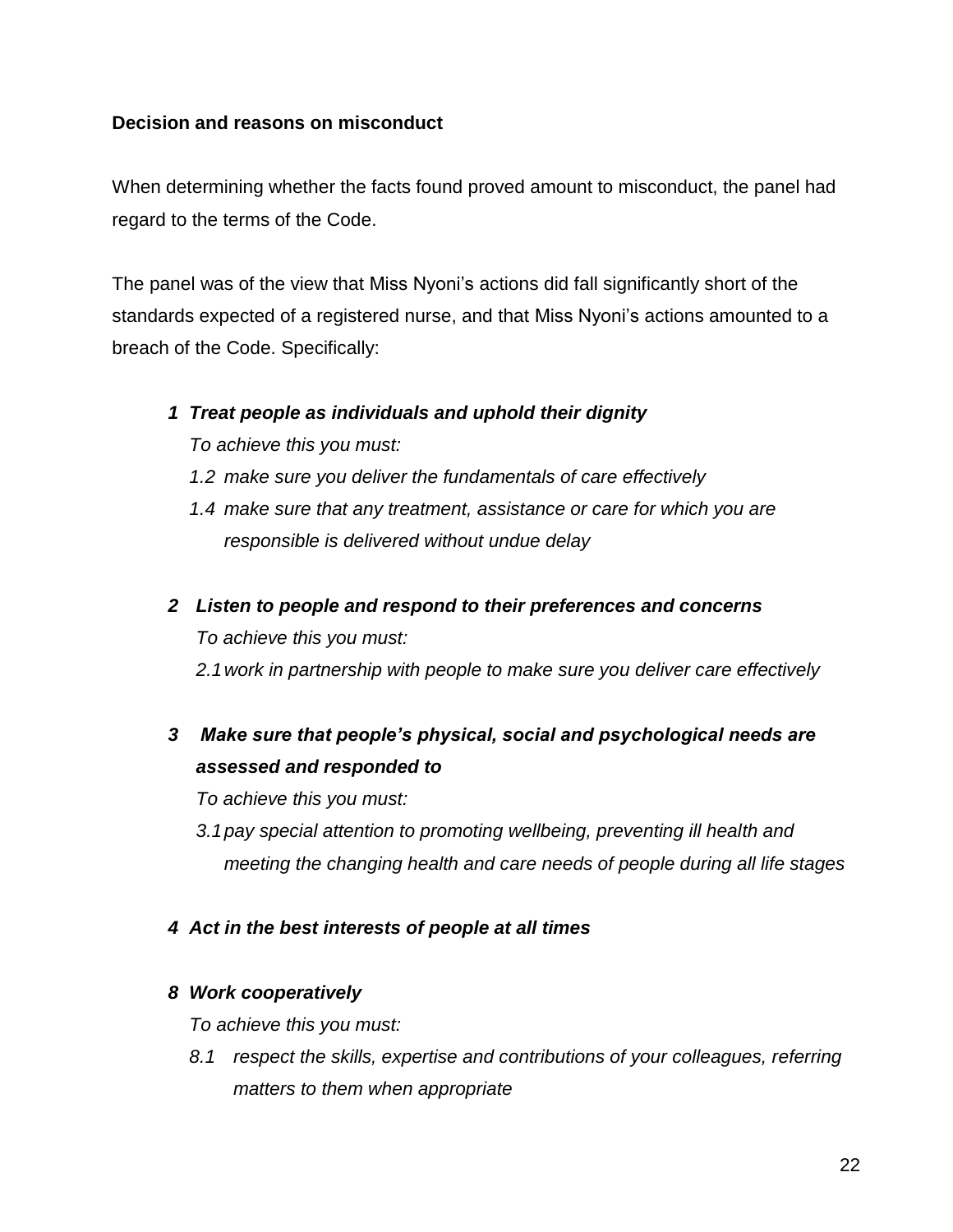- *8.2 maintain effective communication with colleagues*
- *8.3 keep colleagues informed when you are sharing the care of individuals with other health and care professionals and staff*
- *8.5 work with colleagues to preserve the safety of those receiving care*
- *8.6 share information to identify and reduce risk*

#### *20 Uphold the reputation of your profession at all times*

*To achieve this you must:*

- *20.1 keep to and uphold the standards and values set out in the Code*
- *20.3 be aware at all times of how your behaviour can affect and influence the behaviour of other people*
- *25 Provide leadership to make sure people's wellbeing is protected and to improve their experiences of the health and care system*
- *25.1 identify priorities, manage time, staff and resources effectively and deal with risk to make sure that the quality of care or service you deliver is maintained and improved, putting the needs of those receiving care or services first*

The panel appreciated that breaches of the Code do not automatically result in a finding of misconduct.

However, the panel was of the view that with regards to charge 1 none of the various explanations given by Miss Nyoni as to why she did not follow Mr 1's management direction were ensuring the safe and effective care. The panel determined that disregarding the management direction left residents on Tudor Unit unattended for periods of time and also meant that fewer staff were available to deliver safe and effective care on Windsor Unit. The panel concluded that this left the residents of Tudor and Windsor Unit at a serious risk of harm as they were left vulnerable to incidents happening. Additionally, the panel determined that Miss Nyoni knew of the risks that Resident A was at risk of falls and injury. The panel found that this was particularly concerning as Miss Nyoni was aware of another resident on Windsor Unit with a similarly high risk of falls who she stated needed constant supervision and to whom she had been very attentive. The panel acknowledged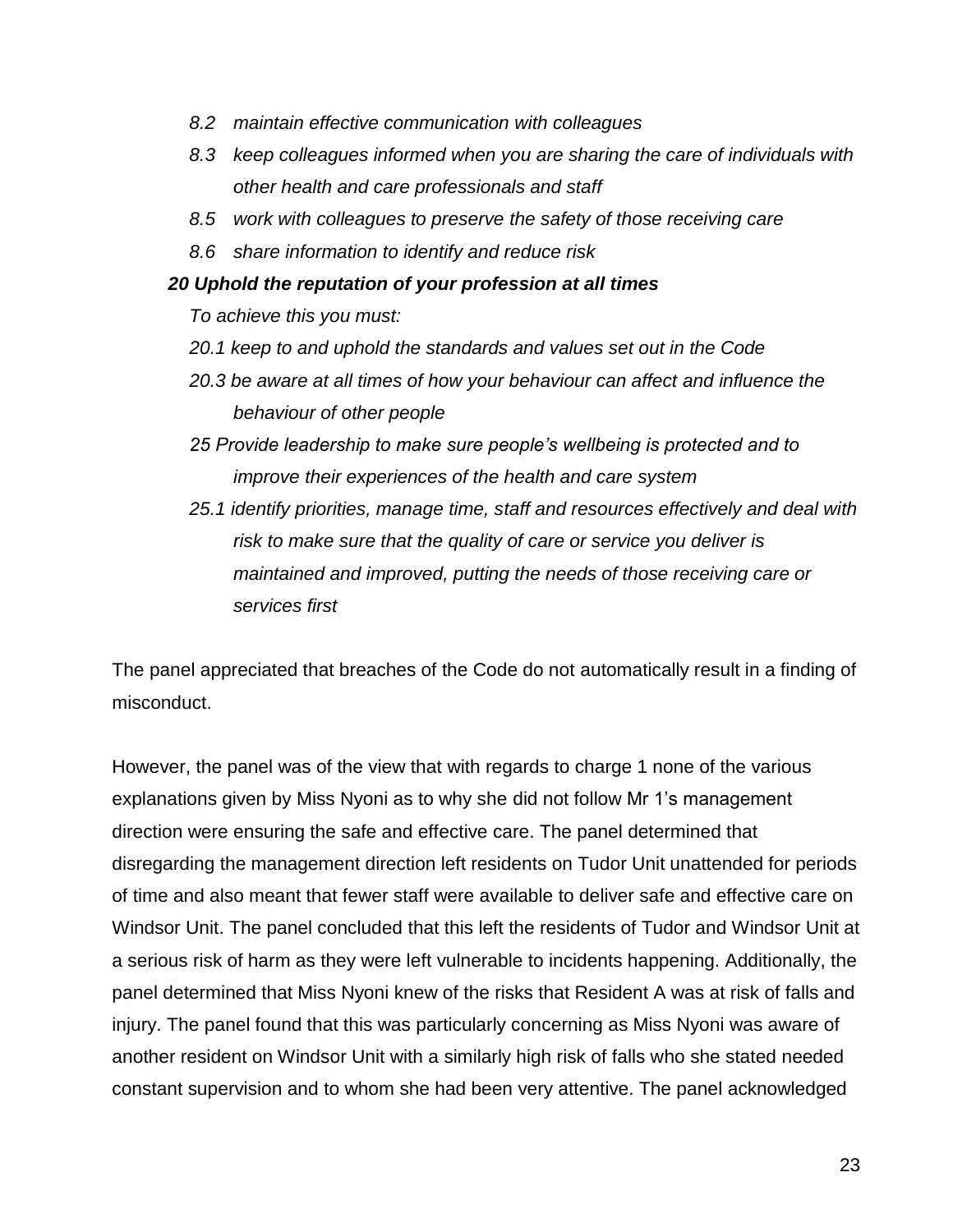that Miss Nyoni had been dealing with two understaffed units and was extremely busy, particularly at the beginning of the night shift when medications had to be administered.

The panel also recognised that it was within Miss Nyoni's professional scope for her to use her discretion and come to a different conclusion to that of Mr 1 and noted the rationale that had led Miss Nyoni to go against his direction;

- she thought there were only two rooms to accommodate three residents;
- she was concerned if residents were placed upstairs they may wander around, get into lifts and might fall;
- she discussed the situation with the two healthcare assistants and with the other nurse on the same night shift and made a decision how regularly the residents should be checked;
- she wanted Ms 3 to stay on Tudor Unit with the residents as she had worked there for a long time and knew the residents well;
- she wanted to minimise the movement of the residents; and
- she wanted to ensure the safety of the residents by ensuring they were in an environment which was familiar to them.

The panel noted that Miss Nyoni chose not to discuss her reasoning with Mr 1. The panel was of the view that the justifications that Miss Nyoni had applied for keeping the residents on Tudor Unit as well as her choosing not to discuss her decision with Mr 1 and disregarding the management's direction were, in combination, a serious departure from the conduct expected of a registered nurse and amounted to misconduct.

The panel reminded itself of its findings regarding charge 3 and that it had found that Miss Nyoni's actions and omissions contributed to Resident A's serious injuries. The panel was of the view that Miss Nyoni did not provide safe and effective care to Resident A, knowing her risk of falling and her tendency to injure herself by falling. However, despite this knowledge, by not following the instructions and leaving Resident A on occasion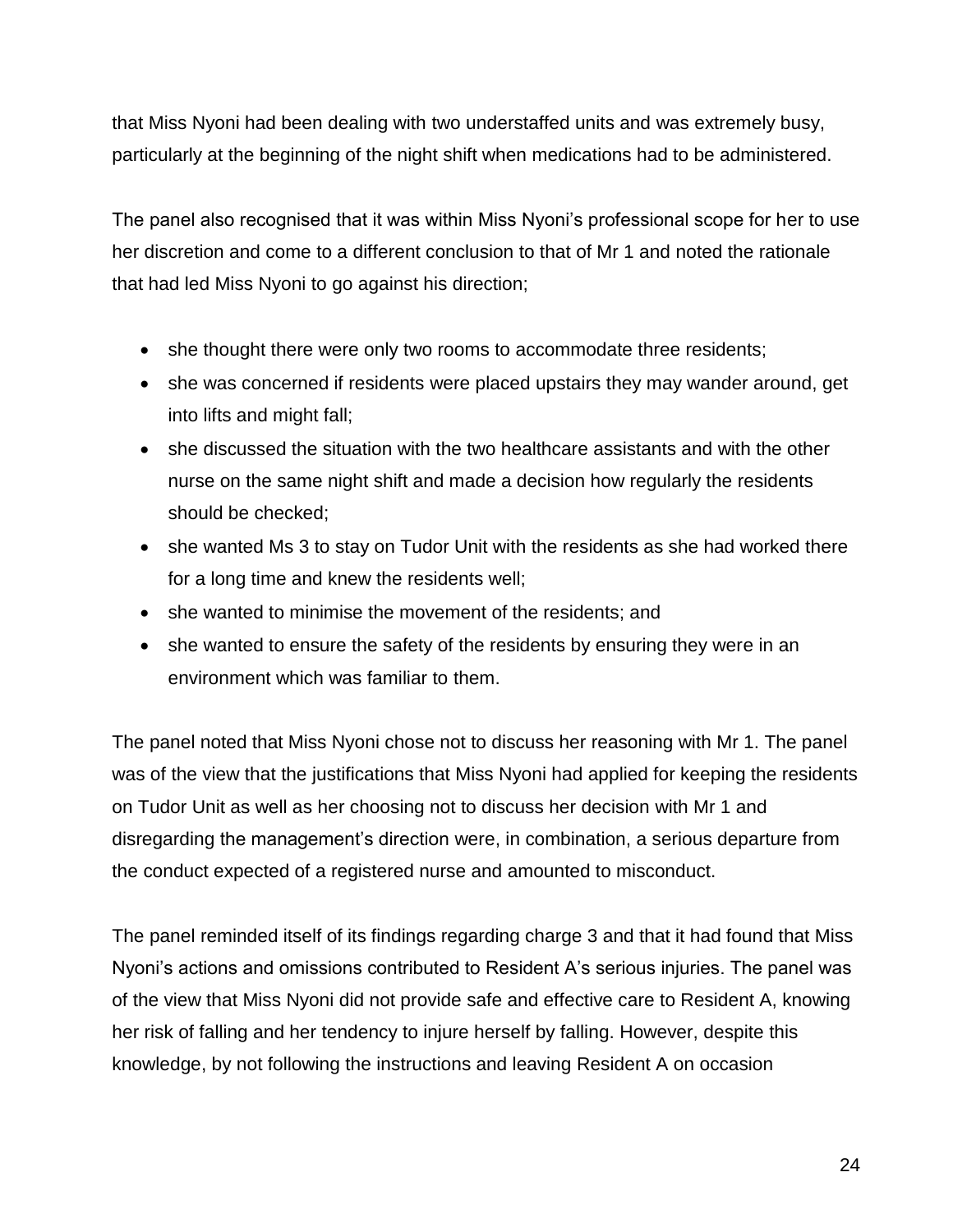unattended on Tudor Unit, she put her at risk, which contributed to her suffering serious injury when she fell. The panel was of the view that this amounted to misconduct.

The panel found that Miss Nyoni's actions and omissions in both charges 1 and 3 did fall seriously short of the conduct and standards expected of a nurse and amounted to misconduct.

# **Decision and reasons on impairment**

The panel next went on to decide if as a result of the misconduct, Miss Nyoni's fitness to practise is currently impaired.

Nurses occupy a position of privilege and trust in society and are expected at all times to be professional. Patients and their families must be able to trust nurses with their lives and the lives of their loved ones. To justify that trust they must make sure that their conduct at all times justifies both their patients' and the public's trust in the profession.

In this regard the panel considered the judgment of Mrs Justice Cox in the case of *CHRE v NMC and Grant* in reaching its decision. In paragraph 74, she said:

*'In determining whether a practitioner's fitness to practise is impaired by reason of misconduct, the relevant panel should generally consider not only whether the practitioner continues to present a risk to members of the public in his or her current role, but also whether the need to uphold proper professional standards and public confidence in the profession would be undermined if a finding of impairment were not made in the particular circumstances.'*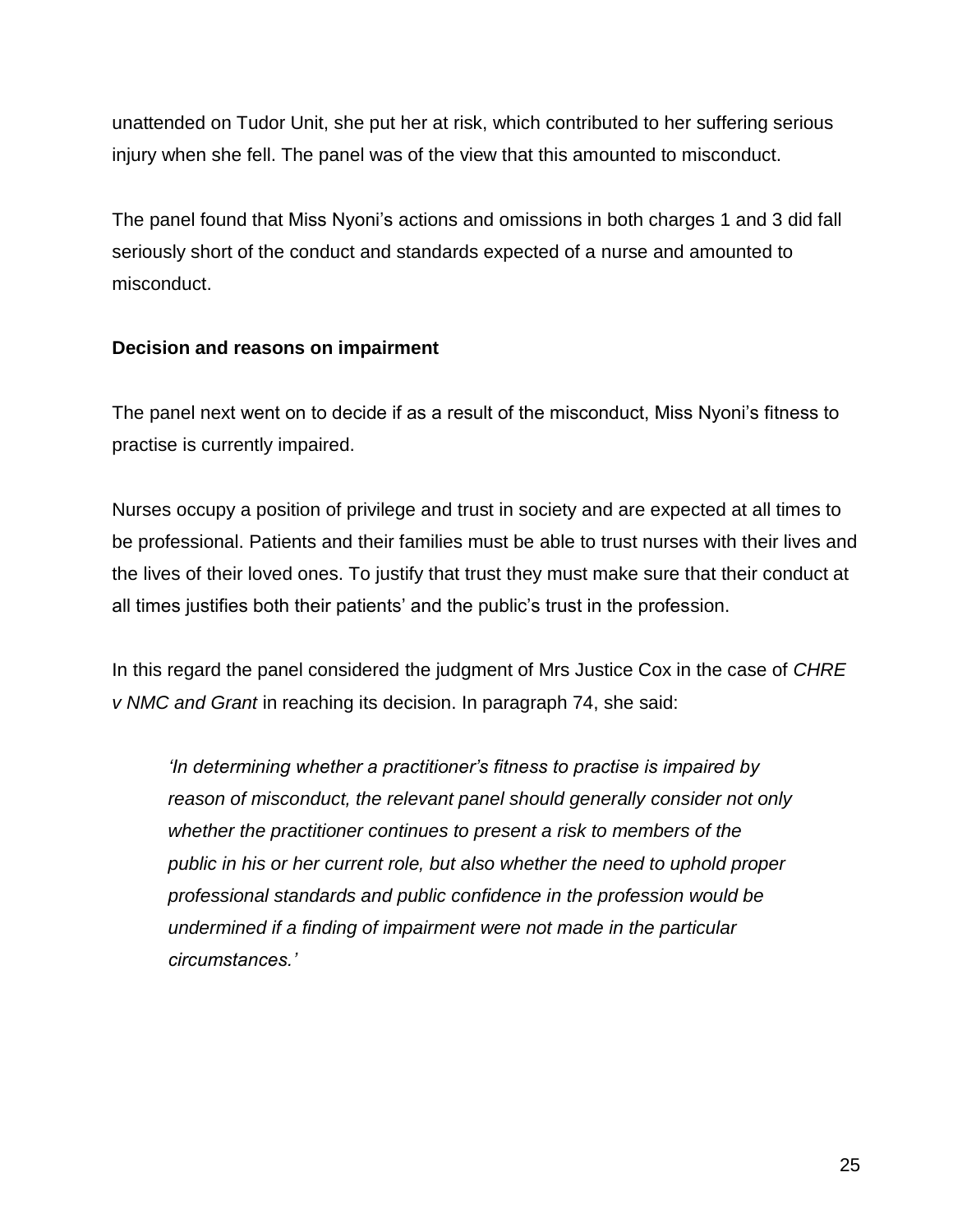In paragraph 76, Mrs Justice Cox referred to Dame Janet Smith's "test" which reads as follows:

*'Do our findings of fact in respect of the doctor's misconduct, deficient professional performance, adverse health, conviction, caution or determination show that his/her fitness to practise is impaired in the sense that s/he:*

- *a) has in the past acted and/or is liable in the future to act so as to put a patient or patients at unwarranted risk of harm; and/or*
- *b) has in the past brought and/or is liable in the future to bring the medical profession into disrepute; and/or*
- *c) has in the past breached and/or is liable in the future to breach one of the fundamental tenets of the medical profession; and/or*

*d)* […]*.'*

The panel finds that residents were put at risk and Resident A suffered actual physical harm as a result of Miss Nyoni's misconduct. Miss Nyoni's misconduct breached the fundamental tenets of the nursing profession and therefore brought its reputation into disrepute.

Regarding insight, the panel considered that the statements from Miss Nyoni demonstrate a varying amount of insight. The panel accepted that Miss Nyoni states that she should have raised her concerns with Mr 1, however, it also noted that in Miss Nyoni's latest statement she demonstrates a lack of remorse, lack of accepting responsibility and attempts to shift blame onto others, namely the healthcare assistants and Mr 1. The panel was particularly concerned that Miss Nyoni has shown no compassion or concerns for Resident A, who was seriously injured, while she was responsible for her care. It noted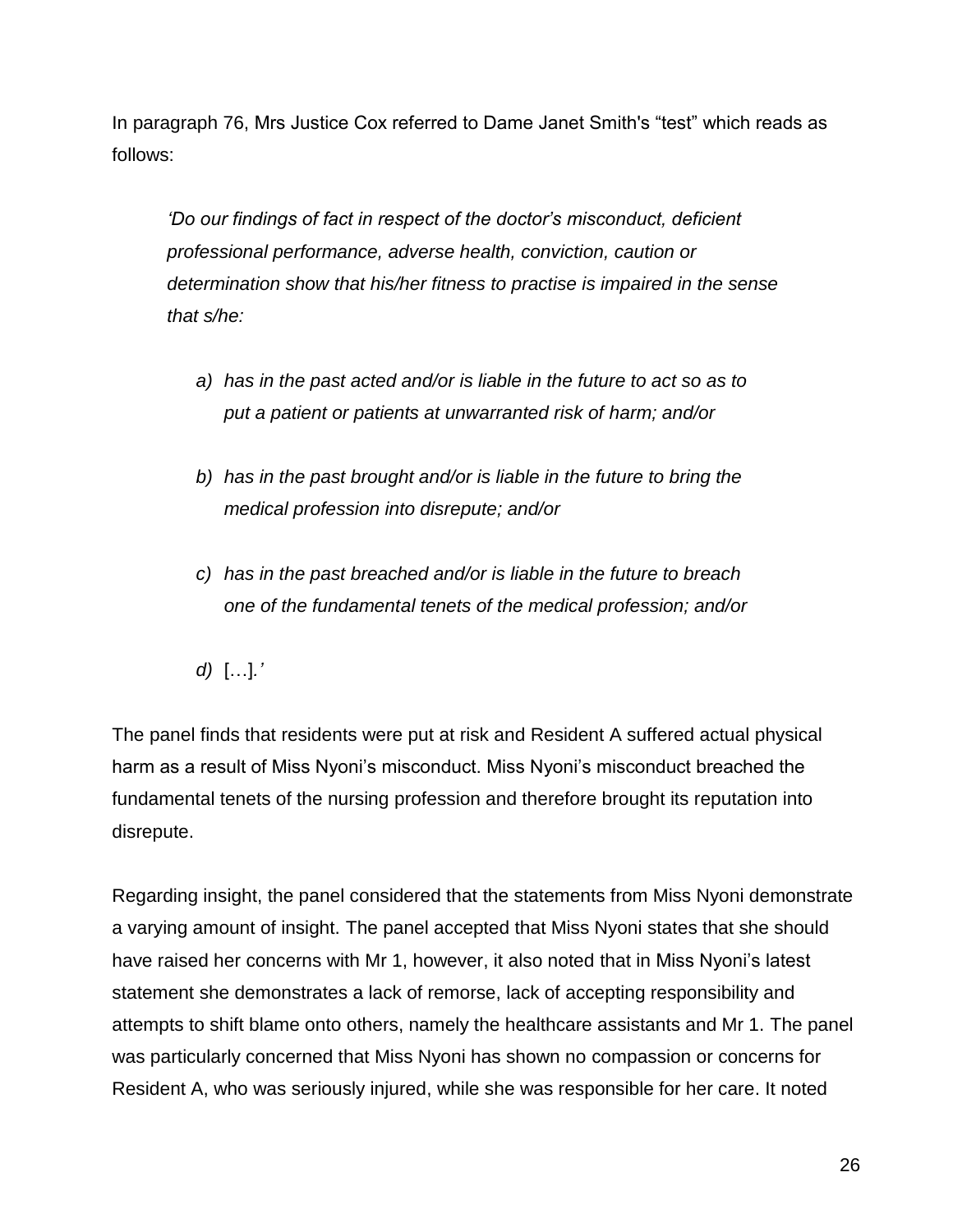that Miss Nyoni's latest statement demonstrates that she has learned very little from the incident. The panel was therefore of the view that Miss Nyoni demonstrated a lack of insight.

The panel was satisfied that the misconduct in this case is capable of being addressed. Therefore, the panel carefully considered the evidence before it in determining whether or not Miss Nyoni has taken steps to strengthen her practice. The panel had no evidence before it to demonstrate that Miss Nyoni had sufficiently addressed the concerns. It was therefore of the view that she has not yet remediated her practice.

Therefore, the panel is of the view that there is a risk of repetition based on the lack of insight and the lack of remediation. The panel therefore decided that a finding of impairment is necessary on the grounds of public protection.

The panel bore in mind that the overarching objectives of the NMC; to protect, promote and maintain the health, safety, and well-being of the public and patients, and to uphold and protect the wider public interest. This includes promoting and maintaining public confidence in the nursing and midwifery professions and upholding the proper professional standards for members of those professions.

The panel determined that a finding of impairment on public interest grounds is required. It was of the view that a member of the public in knowledge of all the information would be concerned should Miss Nyoni be allowed to practice unrestricted. The panel was of the view that public confidence in the profession would be undermined if a finding of impairment were not made in this case and therefore also finds Miss Nyoni's fitness to practise impaired on the grounds of public interest.

Having regard to all of the above, the panel was satisfied that Miss Nyoni's fitness to practise is currently impaired.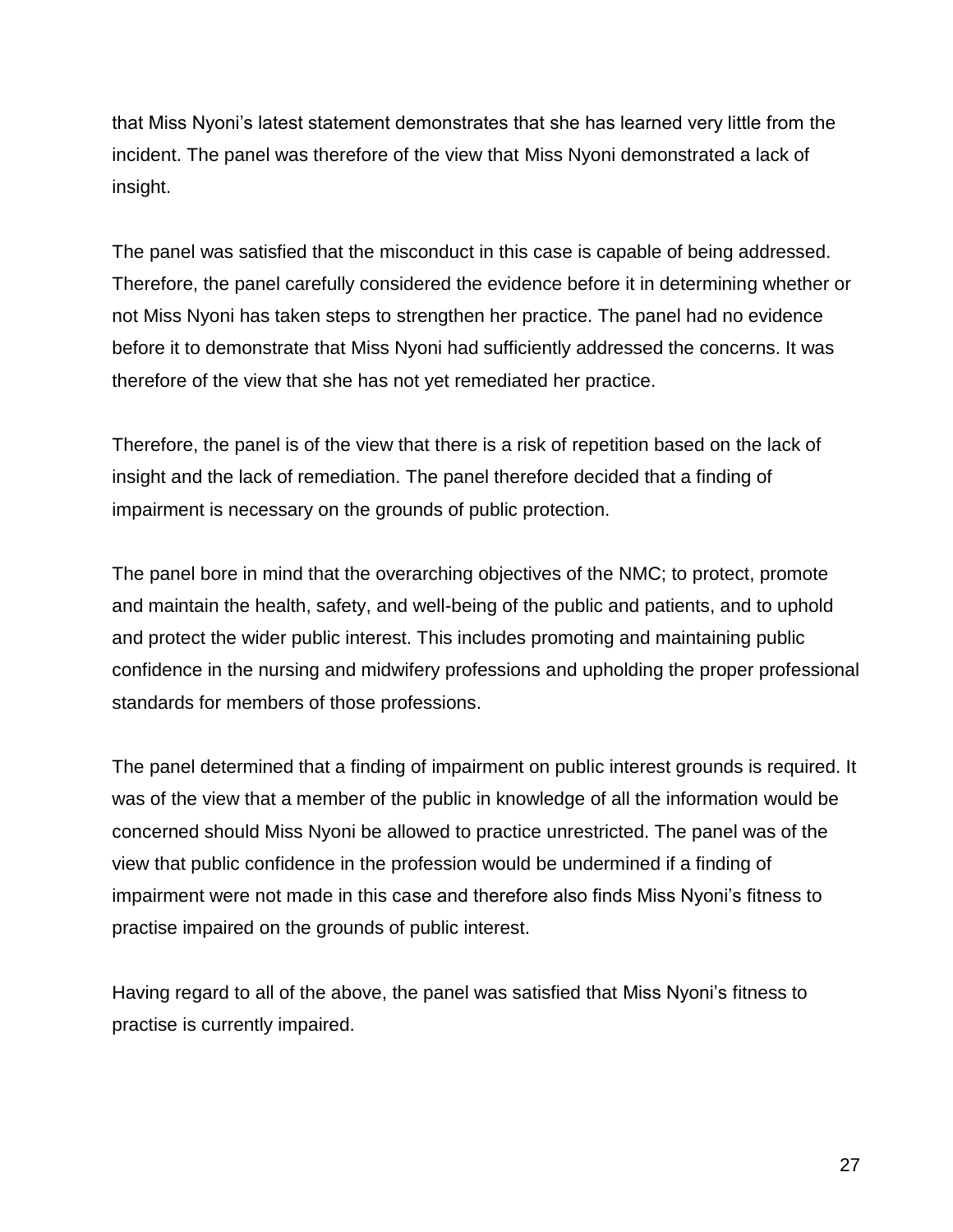# **Sanction**

The panel has considered this case very carefully and has decided to make a suspension order for a period of six months. The effect of this order is that the NMC register will show that Miss Nyoni's registration has been suspended.

In reaching this decision, the panel has had regard to all the evidence that has been adduced in this case and had careful regard to the Sanctions Guidance (SG) published by the NMC. The panel accepted the advice of the legal assessor.

#### **Submissions on sanction**

Miss Kerridge submitted that an eight month suspension order was appropriate in this case. She outlined the aggravating and mitigating features of the case. Miss Kerridge submitted that Miss Nyoni's actions resulted in serious harm to Resident A, posed a real risk of harm to the residents on Windsor and Tudor Unit and noted Miss Nyoni's lack of insight, remorse and remediation. Regarding the mitigating features Miss Kerridge submitted that this was an isolated incident in Miss Nyoni's long history of working as a nurse and that there were no further incidents following the incident on 30 September 2017.

Miss Kerridge submitted that taking no action, a caution order or a conditions of practice order were not sufficient in this case and would not reflect the seriousness of the misconduct. She submitted that a suspension order was the appropriate and proportionate order in this case and that eight months would be sufficient for Miss Nyoni to develop further insight into her failings.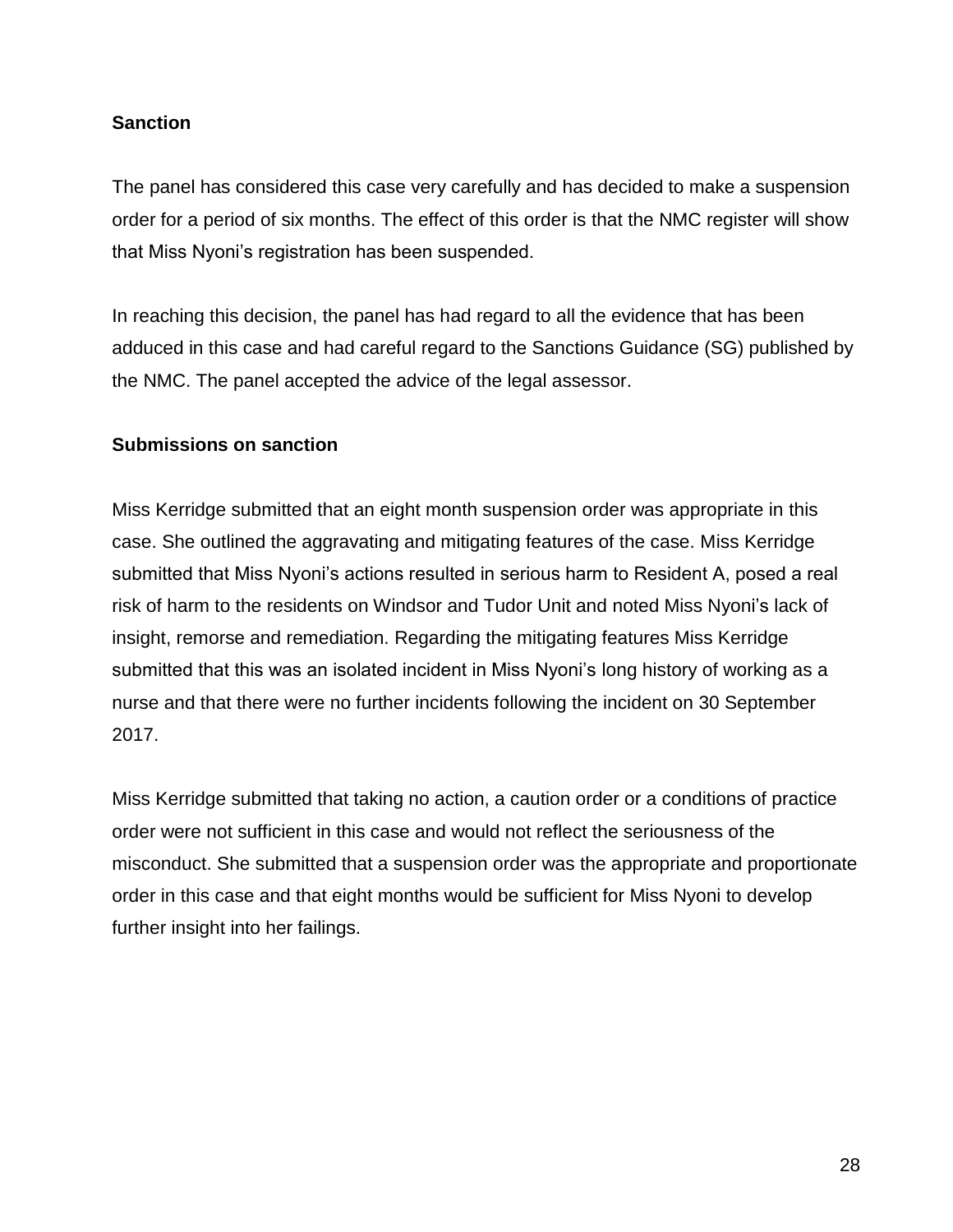## **Decision and reasons on sanction**

Having found Miss Nyoni's fitness to practise currently impaired, the panel went on to consider what sanction, if any, it should impose in this case. The panel has borne in mind that any sanction imposed must be appropriate and proportionate and, although not intended to be punitive in its effect, may have such consequences. The panel had careful regard to the SG. The decision on sanction is a matter for the panel independently exercising its own judgement.

The panel took into account the following aggravating features:

- Resident A suffered serious injuries as a result of Miss Nyoni's misconduct;
- Miss Nyoni's misconduct posed a real risk of harm to the patients on Windsor and Tudor Unit; and
- Miss Nyoni demonstrated a lack of insight, remorse and remediation.

The panel also took into account the following mitigating features:

- It was an isolated incident in Miss Nyoni's longstanding career as a registered nurse, which was not repeated; and
- Early admission of charge 1 at the local investigatory meeting.

The panel considered whether the short staffing levels were a mitigating feature. However, the panel was of the view that had Miss Nyoni moved, or delegated the move of, the residents of Tudor Unit to Windsor Unit as directed by management, Windsor Unit would have been sufficiently staffed to keep the residents safe and properly cared for throughout the night.

The panel first considered whether to take no action but concluded that this would be inappropriate in view of the seriousness of the case. The panel decided that it would be neither proportionate nor in the public interest to take no further action.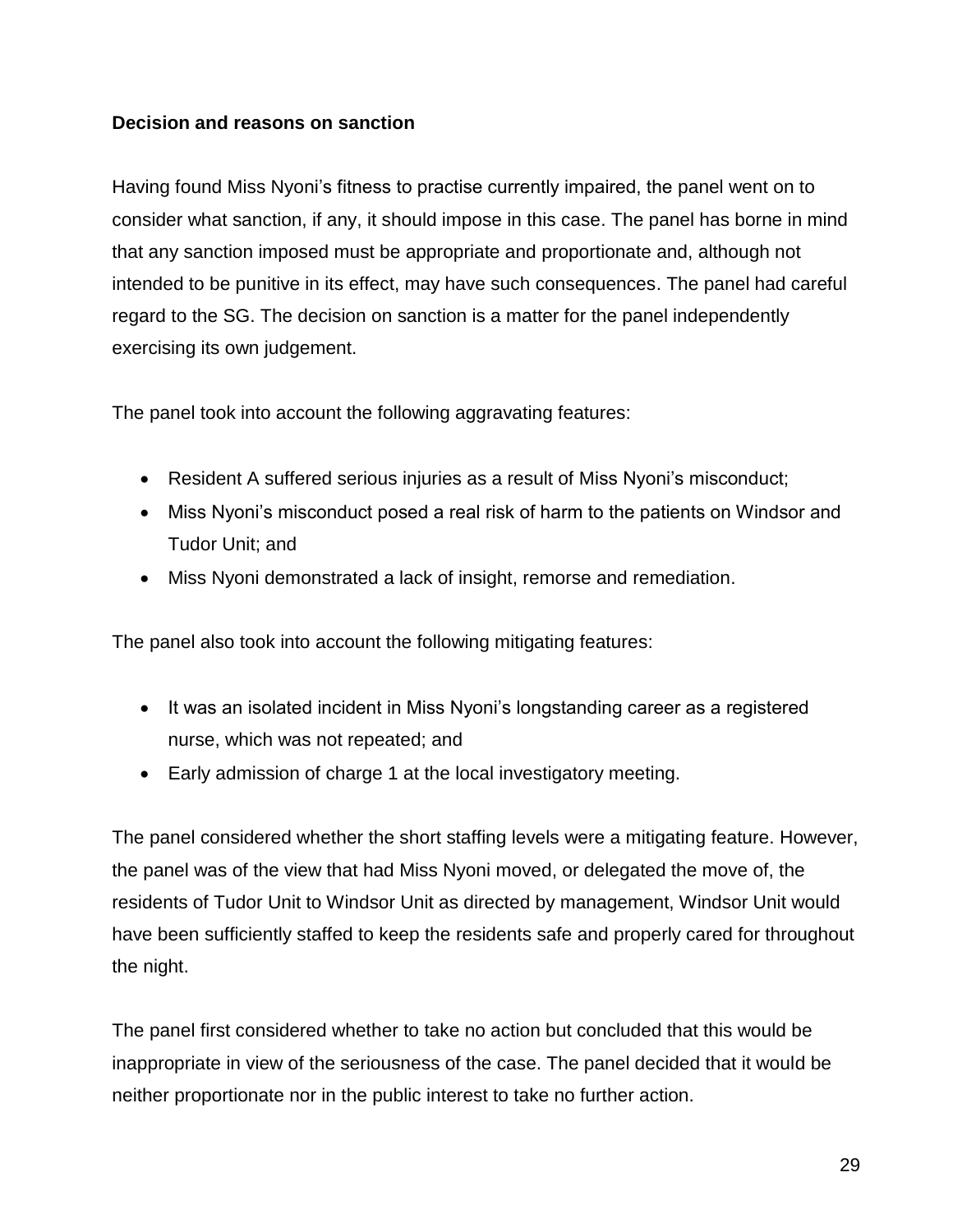It then considered the imposition of a caution order but again determined that, due to the seriousness of the case, and the public protection issues identified, an order that does not restrict Miss Nyoni's practice would not be appropriate in the circumstances. The SG states that a caution order may be appropriate where '*the case is at the lower end of the spectrum of impaired fitness to practise and the panel wishes to mark that the behaviour was unacceptable and must not happen again.'* The panel considered that Miss Nyoni's misconduct was not at the lower end of the spectrum and that a caution order would be inappropriate in view of the issues identified. The panel decided that it would be neither proportionate nor in the public interest to impose a caution order.

The panel next considered whether placing conditions of practice on Miss Nyoni's registration would be a sufficient and appropriate response. The panel is mindful that any conditions imposed must be proportionate, measurable and workable. The panel took into account the SG, in particular:

- *No evidence of harmful deep-seated personality or attitudinal problems;*
- *Identifiable areas of the nurse or midwife's practice in need of assessment and/or retraining;*
- *No evidence of general incompetence;*
- *Potential and willingness to respond positively to retraining;*
- *Patients will not be put in danger either directly or indirectly as a result of the conditions;*
- *The conditions will protect patients during the period they are in force.*

However, the panel is of the view that there are no practical or workable conditions that could be formulated. The panel reminded itself that Resident A suffered serious injury due to Miss Nyoni's misconduct. The panel concluded that there was no way to determine how long Resident A had been injured on the floor before she was discovered. The panel was further concerned about the lack of concern Miss Nyoni has shown for Resident A. It also took into account Miss Nyoni's minimal engagement in the NMC proceedings, her lack of insight and lack of remorse. The panel further noted that the main concern in this case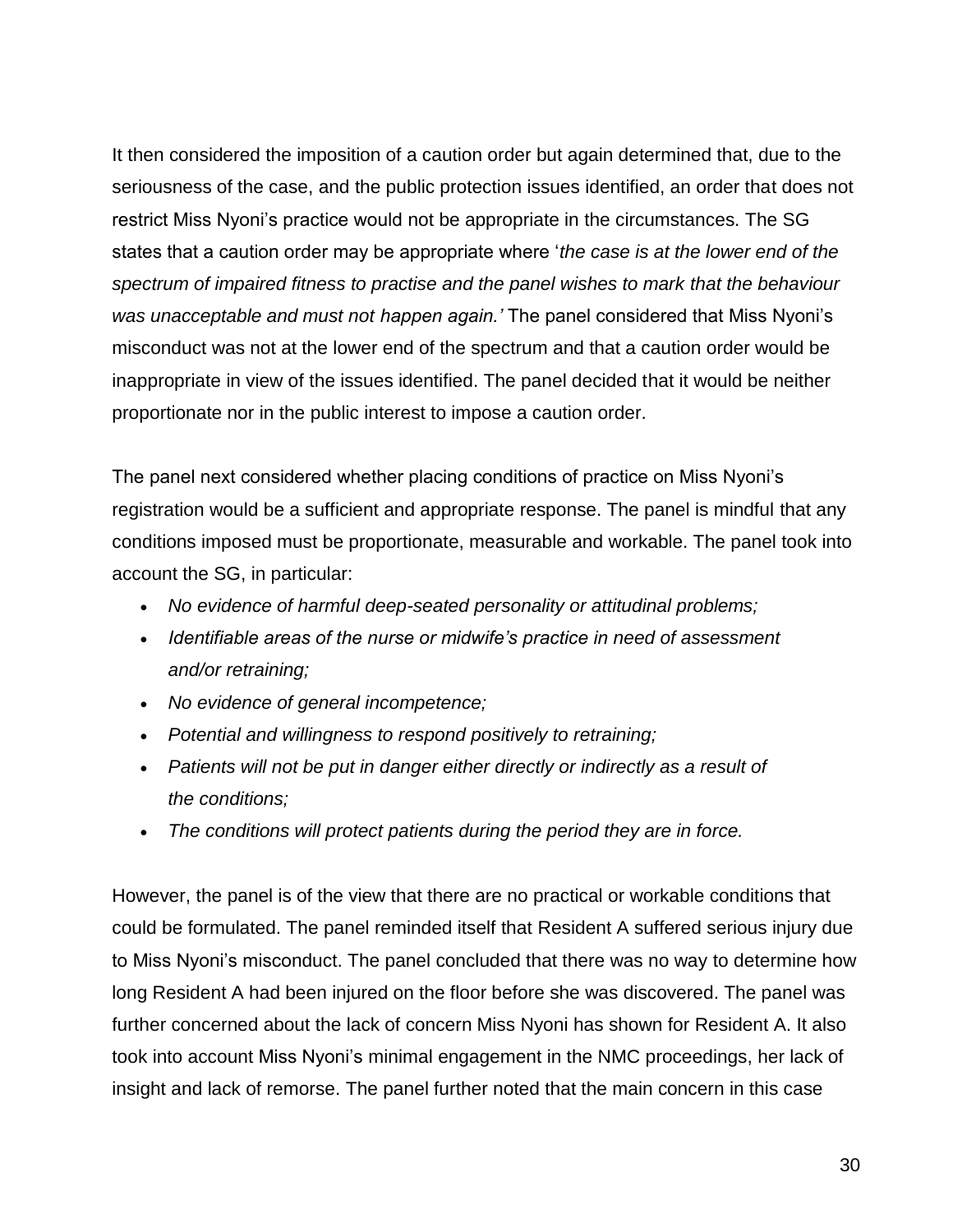was Miss Nyoni not following management direction and concluded that it could not be reassured that Miss Nyoni will comply with a conditions of practice order until she has gained further insight into her misconduct.

The panel therefore concluded that the placing of conditions on Miss Nyoni's registration would not adequately address the seriousness of this case and would not protect the public.

The panel then went on to consider whether a suspension order would be an appropriate sanction. The SG states that suspension order may be appropriate where some of the following factors are apparent:

- *A single instance of misconduct but where a lesser sanction is not sufficient;*
- *No evidence of harmful deep-seated personality or attitudinal problems;*
- *No evidence of repetition of behaviour since the incident;*

The panel was satisfied that in this case, the misconduct was not fundamentally incompatible with remaining on the register.

It did go on to consider whether a striking-off order would be proportionate but, taking account of all the information before it, and of the mitigation provided, the panel concluded that it would be disproportionate. Whilst the panel acknowledges that a suspension may have a punitive effect, it would be unduly punitive in Miss Nyoni's case to impose a striking-off order.

Balancing all of these factors the panel has concluded that a suspension order would be the appropriate and proportionate sanction.

The panel noted the hardship such an order will inevitably cause Miss Nyoni. However this is outweighed by the public interest in this case.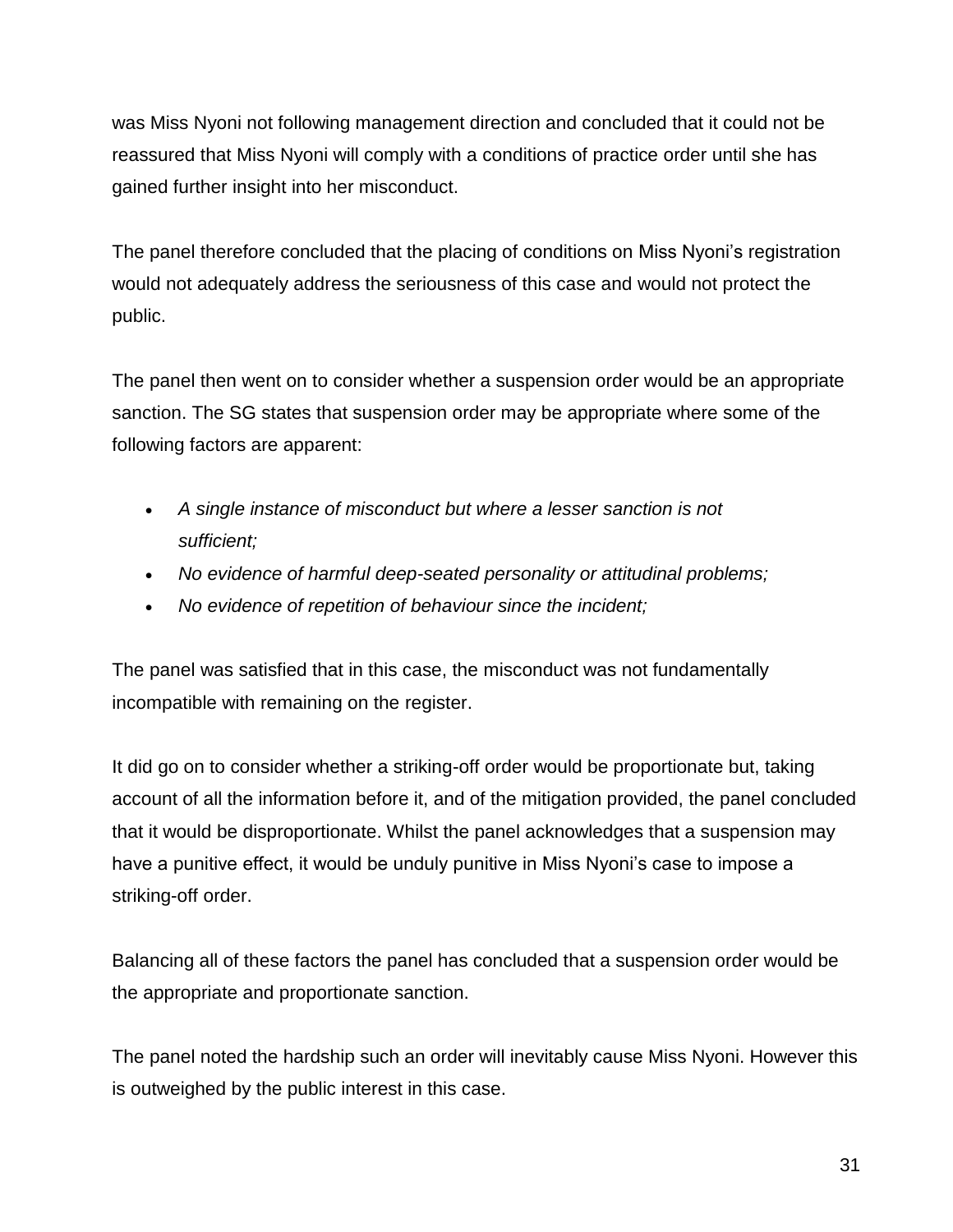The panel considered that this order is necessary to mark the importance of maintaining public confidence in the profession, and to send to the public and the profession a clear message about the standard of behaviour required of a registered nurse.

The panel determined that a suspension order for a period of six months was appropriate in this case to mark the seriousness of the misconduct. It was also of the view that six months would allow Miss Nyoni to gain further insight into her misconduct and demonstrate that she is remorseful and able to strengthen her practice.

At the end of the period of suspension, another panel will review the order. At the review hearing the panel may revoke the order, or it may confirm the order, or it may replace the order with another order.

Any future panel reviewing this case would be assisted by:

- A reflective piece in a recognised format, such as Gibbs' Reflective Cycle, focussing on the impact of the incident on the residents on Windsor and Tudor Unit, but particularly on Resident A, and the nursing profession as a whole;
- Miss Nyoni's engagement and participation at the review hearing; and
- Any references or testimonials from paid or unpaid work.

This will be confirmed to Miss Nyoni in writing.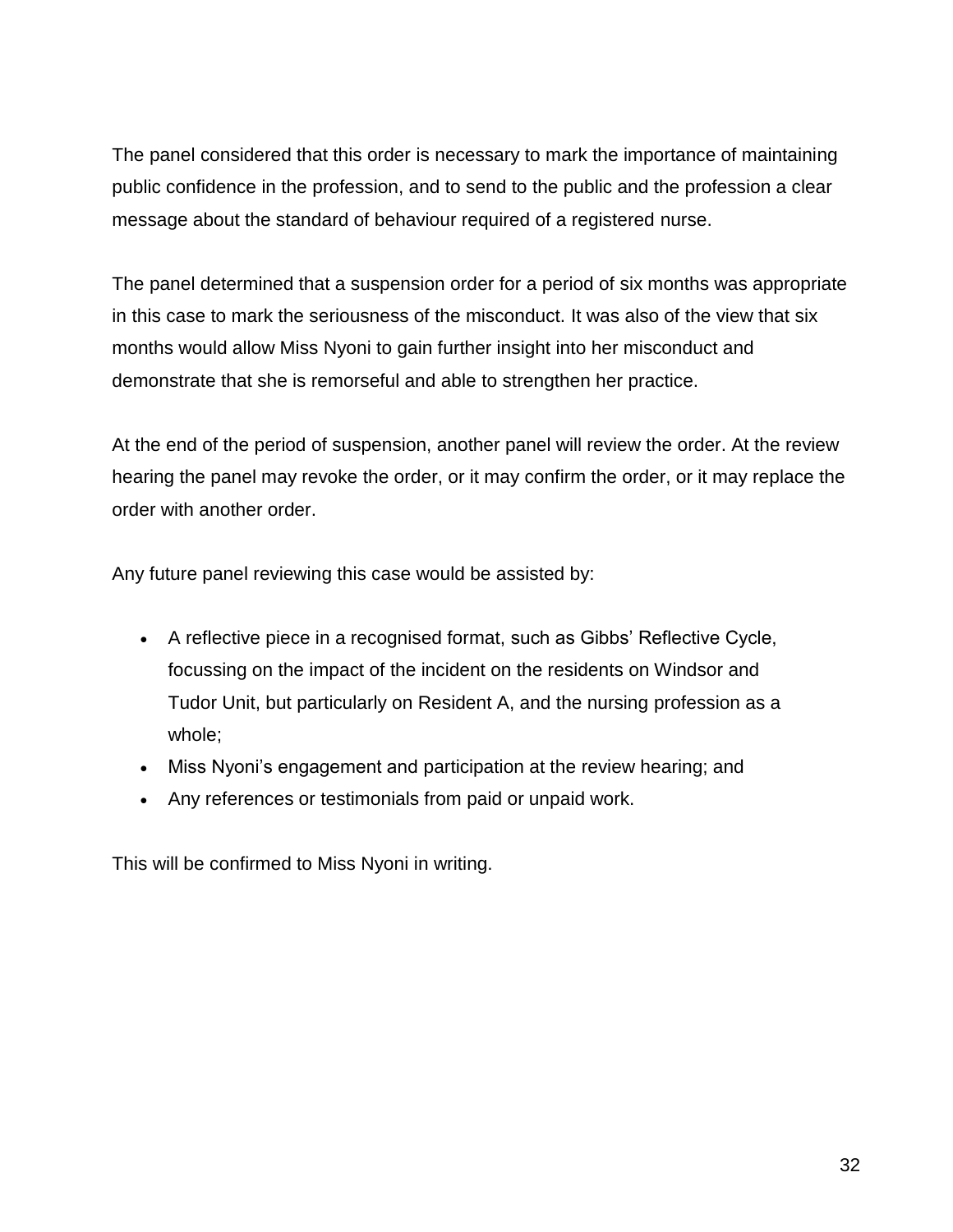#### **Interim order**

As the suspension order cannot take effect until the end of the 28-day appeal period, the panel has considered whether an interim order is required in the specific circumstances of this case. It may only make an interim order if it is satisfied that it is necessary for the protection of the public, is otherwise in the public interest or in Miss Nyoni's own interest until the suspension sanction takes effect.

#### **Submissions on interim order**

The panel took account of the submissions made by Ms Kerridge. She submitted that an interim order is necessary to protect the public for the reasons identified by the panel earlier in their determination until the suspension order comes into effect. She therefore invited the panel to impose an interim suspension order for a period of 18 months to cover the 28 day appeal period and any period of appeal.

The panel heard and accepted the advice of the Legal Assessor.

#### **Decision and reasons on interim order**

The panel was satisfied that an interim order is necessary for the protection of the public and is otherwise in the public interest. The panel had regard to the seriousness of the facts found proved and the reasons set out in its decision for the substantive order in reaching the decision to impose an interim order.

The panel concluded that an interim conditions of practice order would not be appropriate or proportionate in this case, due to the reasons already identified in the panel's determination for imposing the substantive order. The panel therefore imposed an interim suspension order for a period of 18 months to cover the 28 day appeal period and any period of appeal.